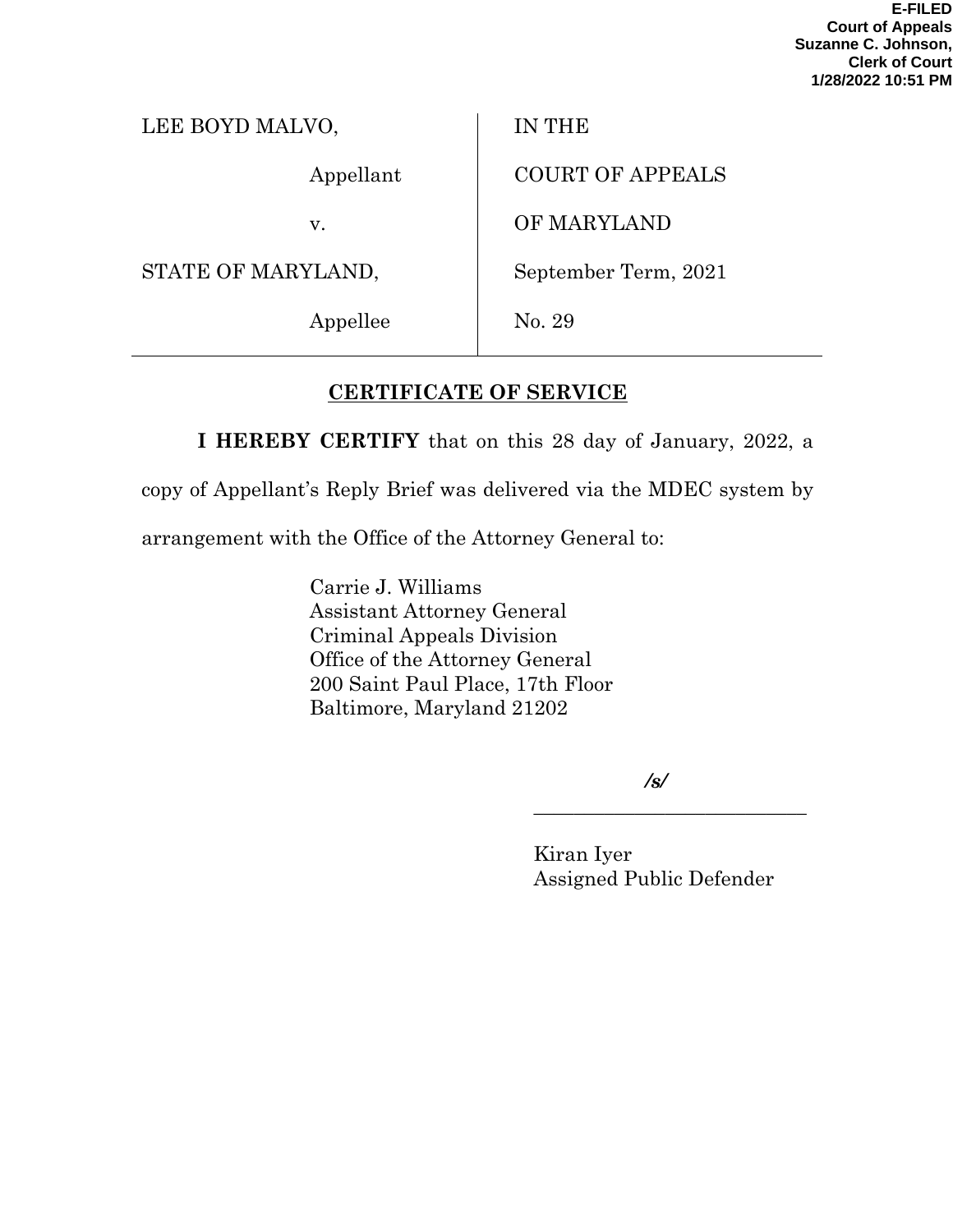### **IN THE COURT OF APPEALS OF MARYLAND**

**\_\_\_\_\_\_\_\_\_\_\_\_\_\_\_\_\_\_\_\_**

**SEPTEMBER TERM, 2021 \_\_\_\_\_\_\_\_\_\_\_\_\_\_\_\_\_\_\_\_**

> **NO. 29 \_\_\_\_\_\_\_\_\_\_\_\_\_\_\_\_\_\_\_\_**

**LEE BOYD MALVO,**

**Appellant**

**v.**

**STATE OF MARYLAND,**

**Appellee**

**ON WRIT OF CERTIORARI TO THE COURT OF SPECIAL APPEALS OF MARYLAND**

**\_\_\_\_\_\_\_\_\_\_\_\_\_\_\_\_\_\_\_\_**

**\_\_\_\_\_\_\_\_\_\_\_\_\_\_\_\_\_\_\_\_**

**APPELLANT'S REPLY BRIEF \_\_\_\_\_\_\_\_\_\_\_\_\_\_\_\_\_\_\_\_**

> **PAUL B. DEWOLFE Public Defender**

**KIRAN IYER Assigned Public Defender AIS # 1806190077 Counsel for Appellant (P): 617-230-8264**

**CELIA ANDERSON DAVIS Assistant Public Defender AIS # 9012180154 Counsel for Appellant (P): 410-767-8527**

 **Office of the Public Defender Appellate Division 6 Saint Paul Street, Suite 1302 Baltimore, Maryland 21202**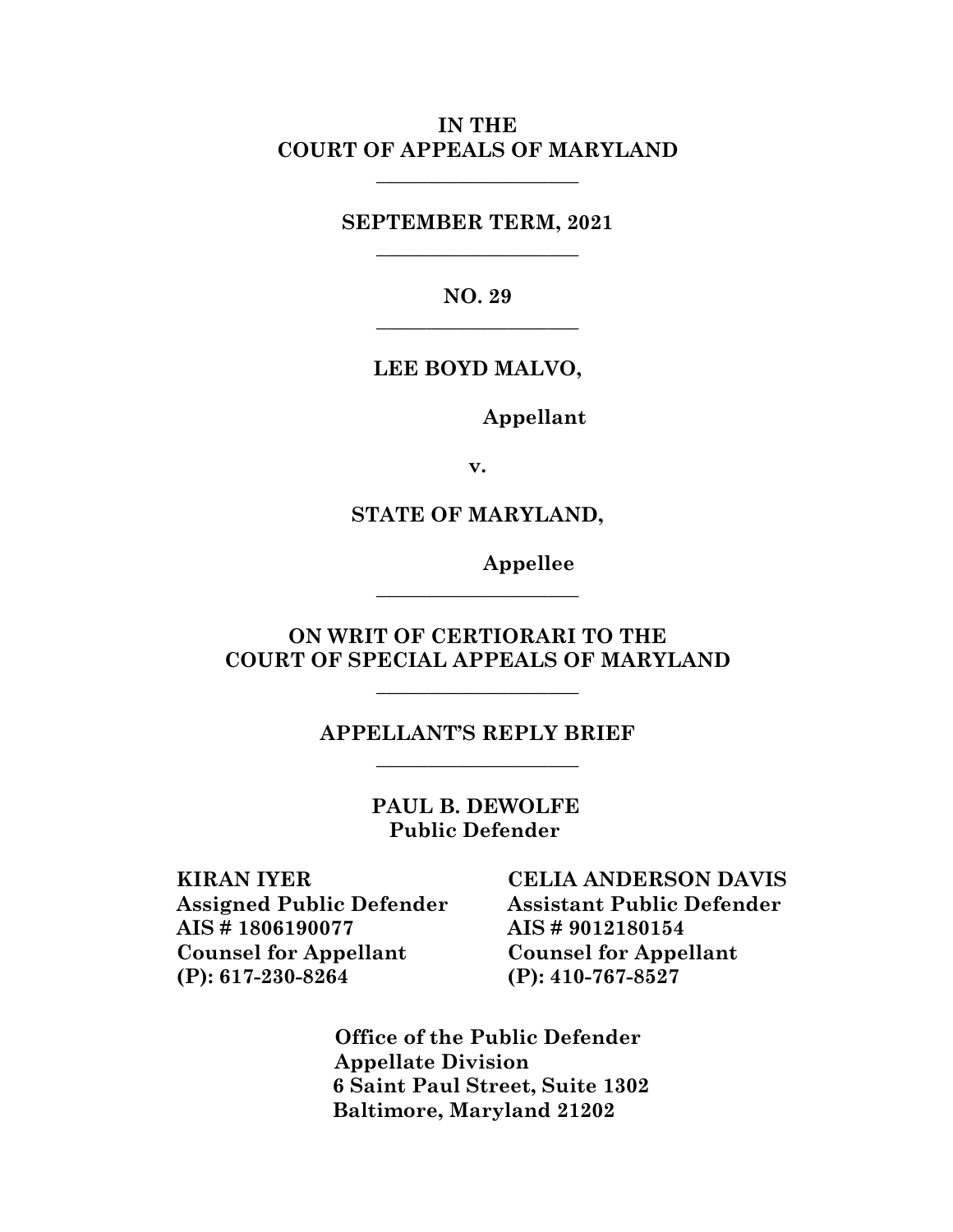## **INDEX \_\_\_\_\_\_\_\_\_\_\_\_\_\_\_\_\_\_\_\_**

# **TABLE OF CONTENTS**

# **APPELLANT'S REPLY BRIEF**

# **Page**

| Ι. |             |                                                                                                                                       |  |
|----|-------------|---------------------------------------------------------------------------------------------------------------------------------------|--|
|    | A.          | Malvo's sentences are disproportionate under the<br>Eighth Amendment and Article 25 because<br>Judge Ryan found him to be corrigible3 |  |
|    | <b>B.</b>   | Malvo's sentencing violated <i>Miller</i> 's procedural                                                                               |  |
|    | $C_{\cdot}$ | Malvo's sentences are disproportionate under<br>Article 25 because juvenile life without parole is                                    |  |
| П. |             | JUVRA does not cure Malvo's unconstitutional                                                                                          |  |
|    |             |                                                                                                                                       |  |
|    |             |                                                                                                                                       |  |

# **TABLE OF CITATIONS**

# **Page**

# *Cases*

*Armour & Co. v. Wantock*, 323 U.S. 126 (1944) .......................................7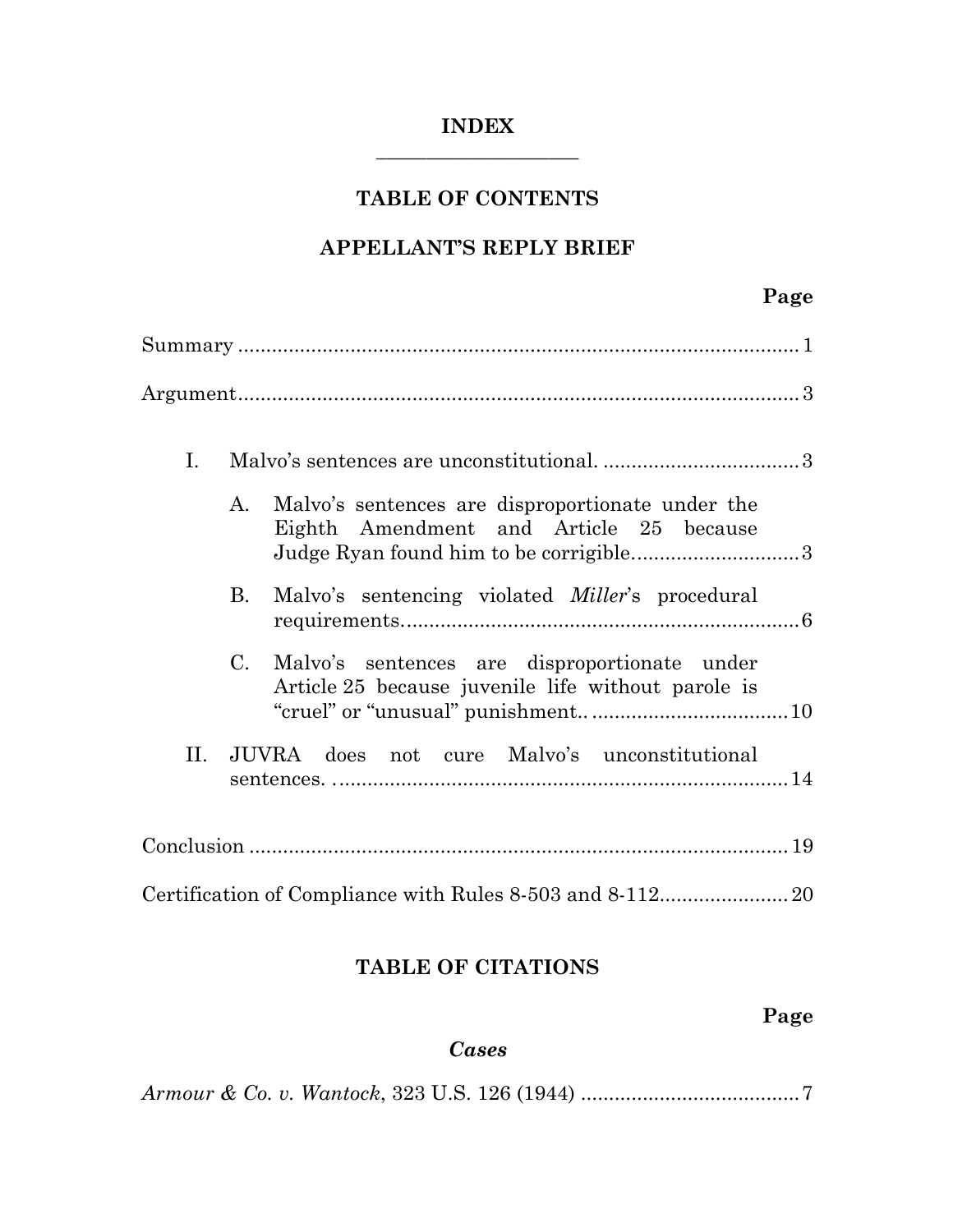| $Gray \;v. \;State, \,388 \;Md. \;366 \; (2005) \;.\nonumber\\  \;.\nonumber\\$ |  |
|---------------------------------------------------------------------------------|--|
|                                                                                 |  |
|                                                                                 |  |
|                                                                                 |  |
|                                                                                 |  |
|                                                                                 |  |
|                                                                                 |  |
| Litz v. Maryland Dept. of Environment, 446 Md. 254 (2016)  14                   |  |
|                                                                                 |  |
|                                                                                 |  |
|                                                                                 |  |
|                                                                                 |  |
|                                                                                 |  |
|                                                                                 |  |
|                                                                                 |  |
|                                                                                 |  |
|                                                                                 |  |
|                                                                                 |  |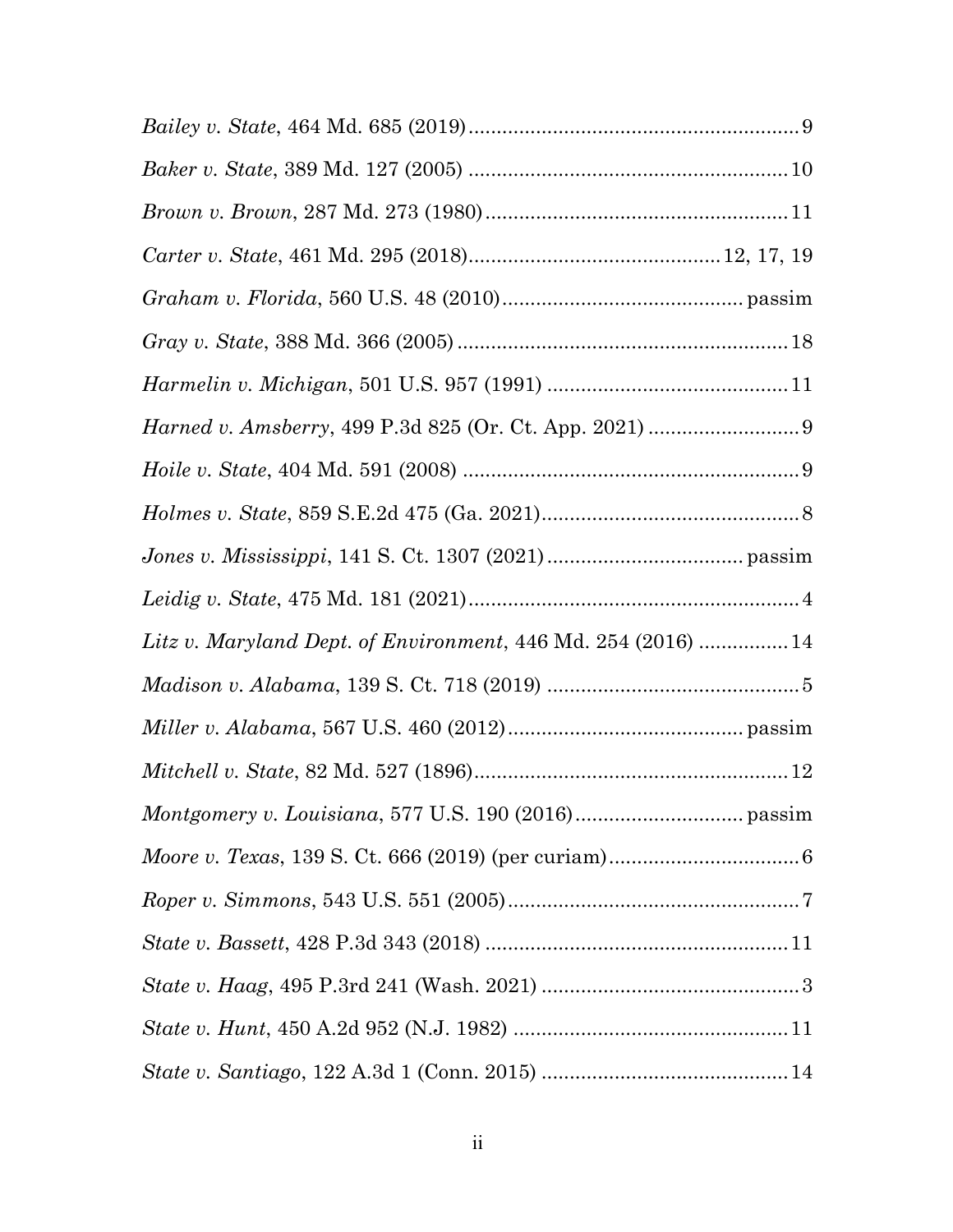# *Rules*

|--|--|--|--|--|

# *Other Authorities*

| Adams, Casey, Banishing the Ghost of Red Hannah: Proportionality,<br>Originalism, and the Living Constitution in Delaware, 27 Widener L. |
|------------------------------------------------------------------------------------------------------------------------------------------|
| Base, Merriam-Webster (2022), available: https://www.merriam-                                                                            |
| Berry III, William W., Unusual State Capital Punishments, 72 Fla. L.                                                                     |
|                                                                                                                                          |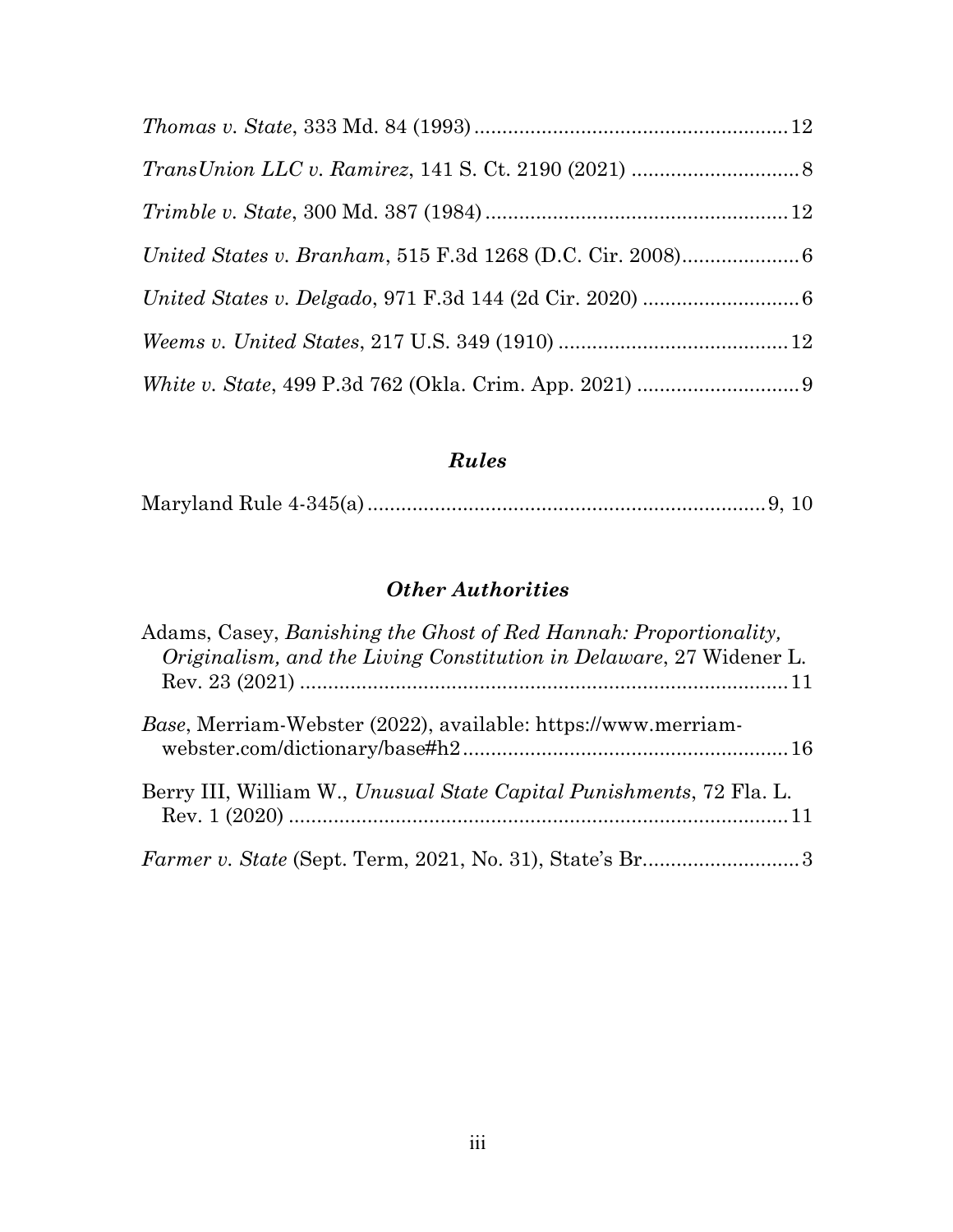#### **IN THE COURT OF APPEALS OF MARYLAND**

**\_\_\_\_\_\_\_\_\_\_\_\_\_\_\_\_\_\_\_\_**

**SEPTEMBER TERM, 2021 \_\_\_\_\_\_\_\_\_\_\_\_\_\_\_\_\_\_\_\_**

> **NO. 29 \_\_\_\_\_\_\_\_\_\_\_\_\_\_\_\_\_\_\_\_**

**LEE BOYD MALVO,**

**Appellant**

**v.**

**STATE OF MARYLAND,**

**Appellee**

### **ON WRIT OF CERTIORARI TO THE COURT OF SPECIAL APPEALS OF MARYLAND**

\_\_\_\_\_\_\_\_\_\_\_\_\_\_\_\_\_\_\_\_

**\_\_\_\_\_\_\_\_\_\_\_\_\_\_\_\_\_\_\_\_**

### **APPELLANT'S REPLY BRIEF** \_\_\_\_\_\_\_\_\_\_\_\_\_\_\_\_\_\_\_\_

Fifteen years ago, Judge Ryan unconstitutionally sentenced Malvo to life without parole after expressly finding that he had "changed." Malvo—a corrigible juvenile offender—must be provided a "meaningful opportunity to obtain release based on demonstrated maturity and rehabilitation." *Graham v. Florida*, 560 U.S. 48, 75 (2010). The State's assertion that Malvo was found to be *incorrigible* is indefensible, especially given the prosecutor's concession that Malvo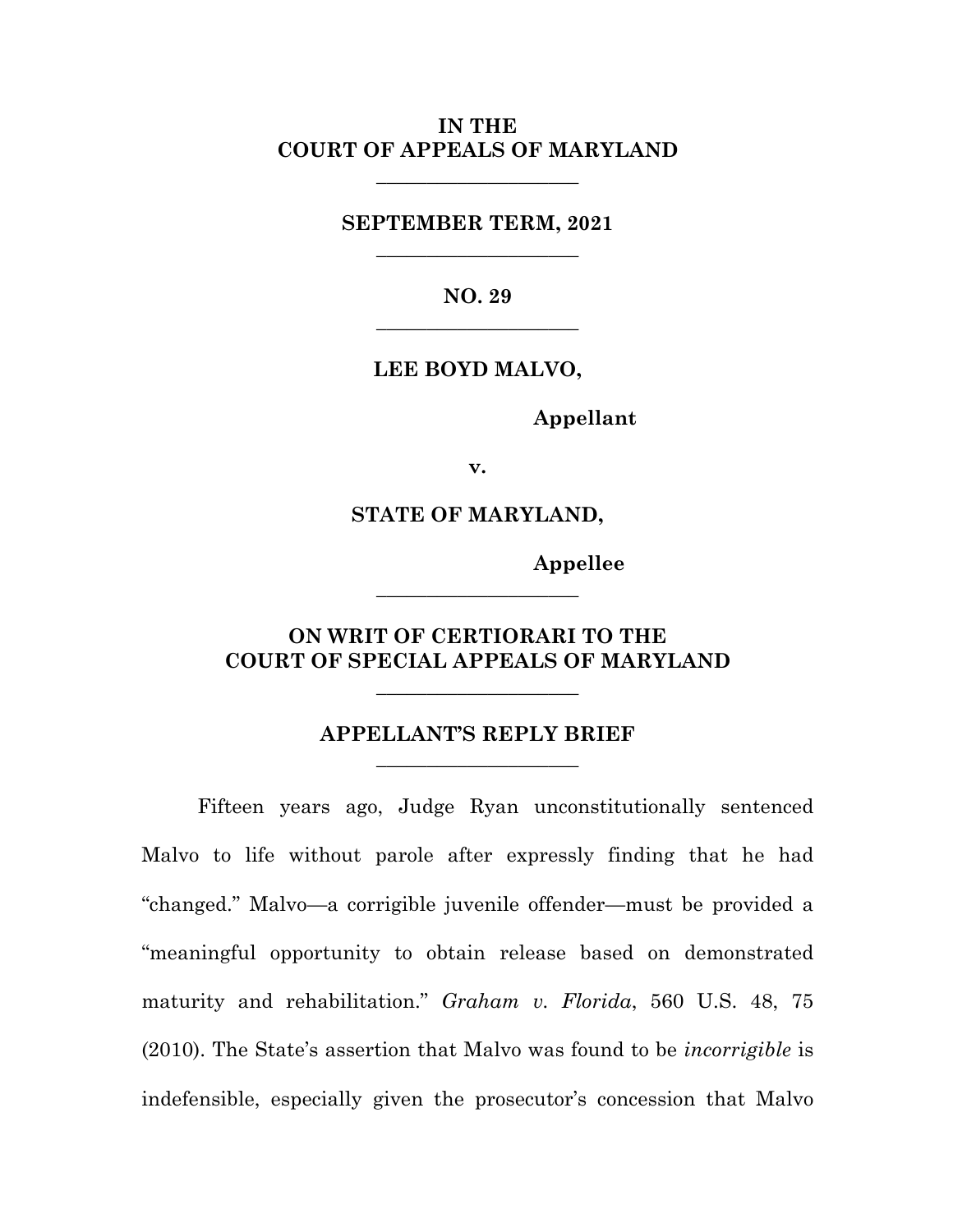had "grown tremendously" and "escaped" Muhammad's sway. Argument I.A, *infra*.

Malvo's sentencing was also patently inadequate under *Miller v. Alabama*, 567 U.S. 460 (2012): Judge Ryan did not even mention that he was a juvenile offender, let alone recognize that his immaturity, vulnerability to Muhammad's influence, and potential for rehabilitation weighed against life without parole. Tellingly, the State does not argue that the record reflects consideration of the "mitigating qualities of [Malvo's] youth," *id*. at 476, staking its response on an expansive reading of *Jones v. Mississippi*, 141 S. Ct. 1307 (2021). *Jones*, however, limits what post-*Miller* judges must *say* under *Miller* without altering what all judges must *consider* under *Miller*. The record does not come close to showing that Malvo's pre-*Miller* sentencer adequately considered Malvo's youth. Argument I.B, *infra*.

Maryland sentenced Malvo to unconstitutional life-withoutparole sentences. Maryland thus cannot wash its hands of Malvo's case: He must be resentenced or provided a *meaningful* opportunity for release from his Maryland sentences. The State's purported fix— JUVRA sentence review—is a hollow remedy for Malvo because he is unlikely to (1) have a JUVRA hearing and (2) receive review of *all* of his unconstitutional sentences. And unless JUVRA is rewritten—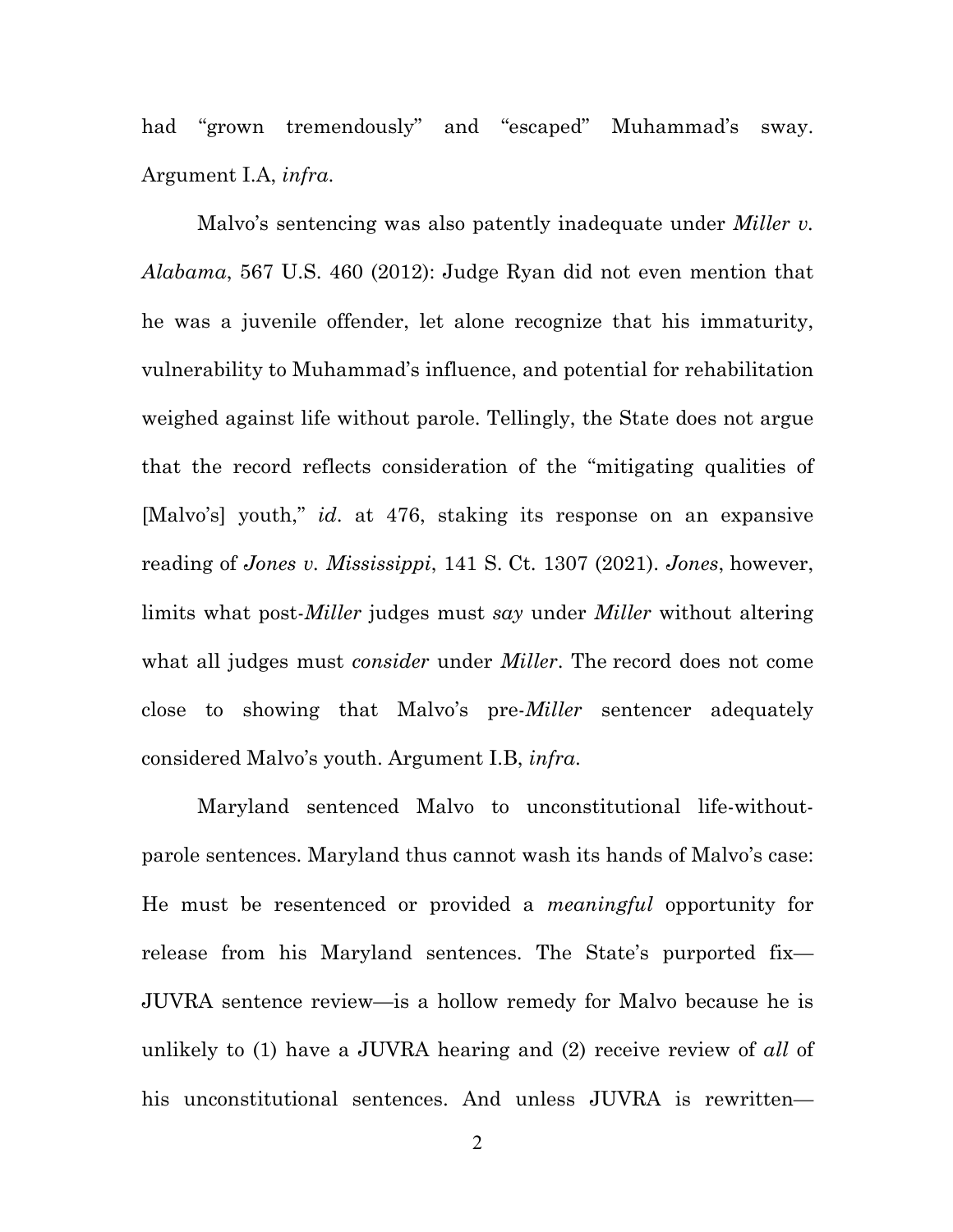unnecessarily—by this Court, its opportunity for modification is not "based on" demonstrated maturity and rehabilitation. Malvo must be resentenced. Argument II, *infra*.

#### **ARGUMENT**

- **I. Malvo's sentences are unconstitutional.**
- **A. Malvo's sentences are disproportionate under the Eighth Amendment and Article 25 because Judge Ryan found him to be corrigible.**

*Miller*'s "substantive rule" bars life without parole for corrigible juveniles. *Montgomery v. Louisiana*, 577 U.S. 190, 208–209 (2016). Malvo's sentences are thus unconstitutional under the Eighth Amendment if he was found corrigible. The State responds that the standard for evaluating as-applied disproportionality challenges to juvenile life-without-parole sentences is an "open question" after *Jones*. State's Br. at 24. This Court should answer that question consistent with Supreme Court precedent: *Jones* held (based on express statements in *Montgomery*) that *Miller* did not require a *finding* of incorrigibility, but did not disturb *Miller*'s right to a meaningful opportunity for release for the small class of juveniles *already found* to be corrigible.1 *See State v. Haag*, 495 P.3rd 241, 246 n.3, 251 (Wash. 2021). But this Court does not need to decide the

<sup>1</sup> The State accepted this premise in *Farmer v. State* (Sept. Term, 2021, No. 31), State's Br. at 52–54.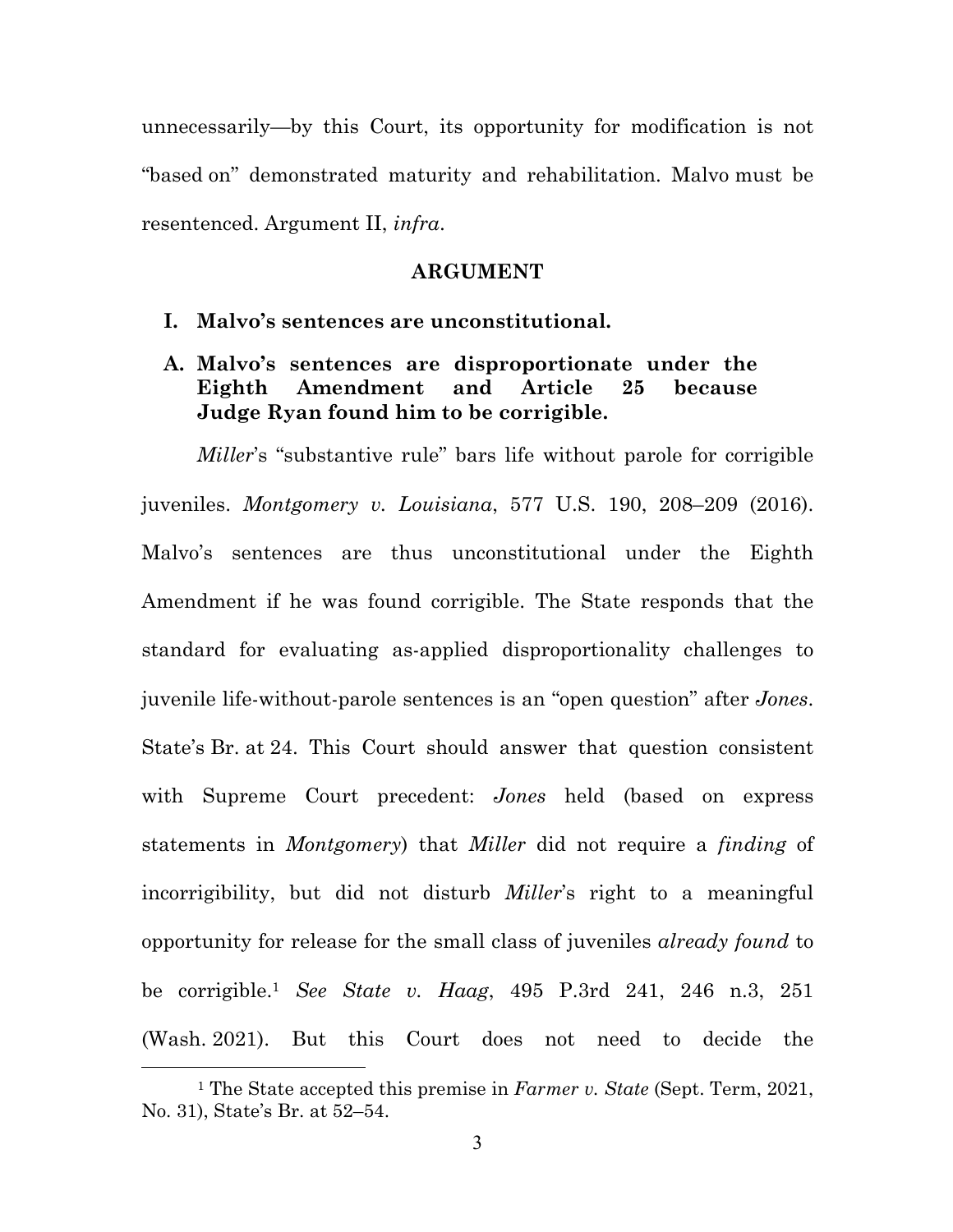Eighth Amendment issue: Article 25 independently invalidates lifewithout-parole sentences imposed on corrigible juveniles. *Cf. Leidig v. State*, 475 Md. 181, 222 (2021) ("In [many] cases … upon deciding that a violation of the Maryland Constitution did occur, we have … not reached the Federal constitutional issue") (citation omitted).

A corrigible juvenile is one of the "many" juveniles with the "capacity for change." *Graham*, 560 U.S. at 77. Malvo established his "capacity for change" by satisfying the prosecutor (E.120) and court (E.128) that he had "changed." The prosecutor could not have been more emphatic: Malvo had "grown tremendously," "advanced the healing process" for the "entire community," and "escaped" Muhammad's "sway." (E.121).

The State takes an extreme position: Judge Ryan found Malvo to be "one of the *rare* juveniles that are *not* capable of rehabilitation." State's Br. at 14 (emphases added). It relies on his statement that Malvo "knowingly, willingly, and voluntarily participated" in "cowardly murders." *Id*. at 37 (quoting E.128). But this conflates the *heinousness* of a child's crime with the child's *corrigibility*. *See Montgomery*, 577 U.S. at 212 ("*Miller*'s central intuition [is] that children who commit even heinous crimes are capable of change."). Heinousness as a proxy for incorrigibility is especially untenable when the prosecutor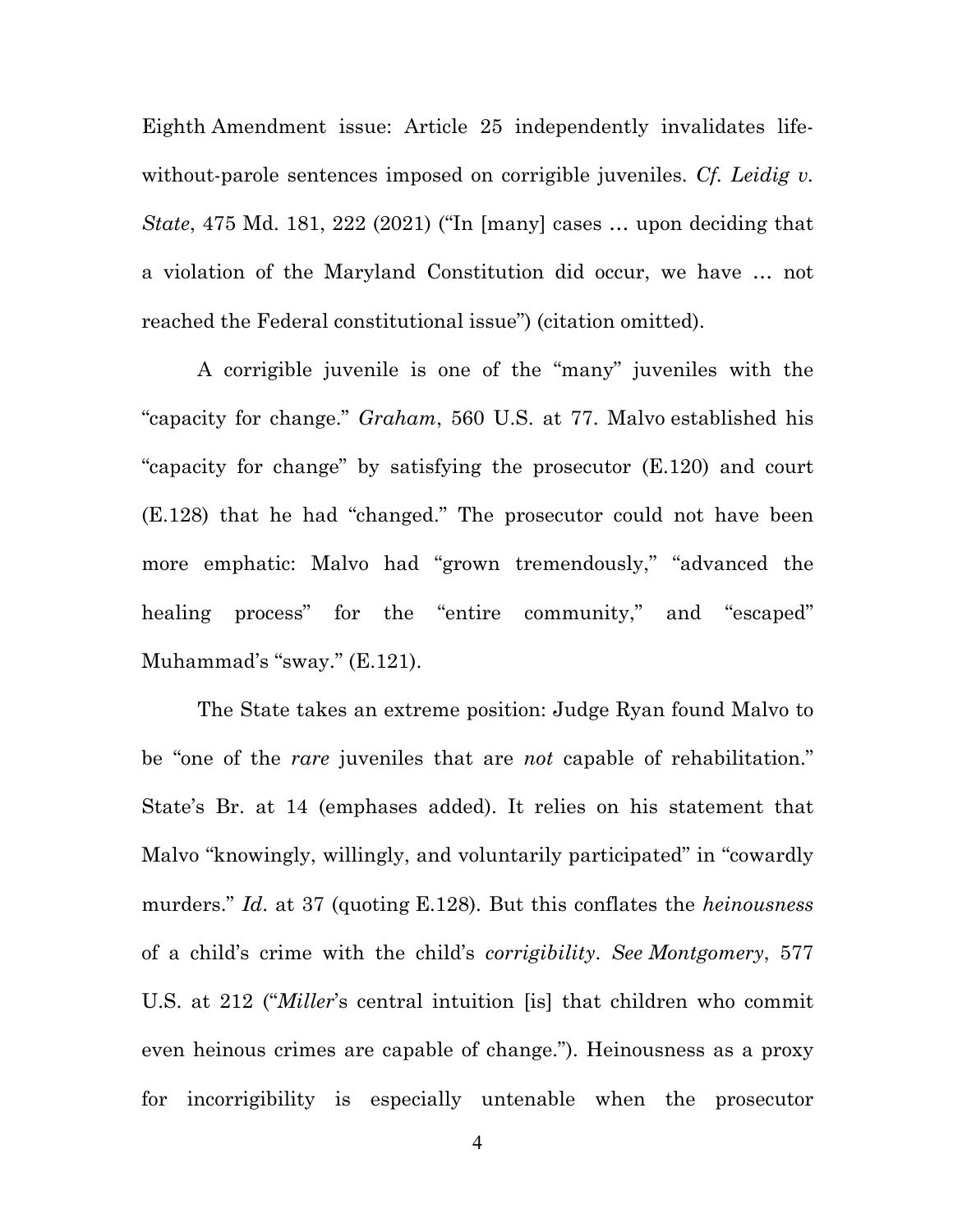acknowledges that the child—who offended "under the sway of a truly evil man"—had "escaped" that influence. (E.121). Judge Ryan recognized as much by finding that Malvo had "changed," although that finding's legal significance only became apparent after *Miller*.

The State next argues that neither the prosecutor nor judge "said anything to suggest that Malvo could change or mature to the point that he would be rehabilitated[.]" State's Br. at 37. Not true: The prosecutor stated that Malvo had "escaped" Muhammad's "ideology of hate" (implying that he *alread*y posed less, if any, danger to society). (E.121). But more fundamentally, the Supreme Court has been clear: A child is corrigible—and entitled to a meaningful opportunity for release based on demonstrated maturity and rehabilitation—if he shows that he is "capable of change." *Montgomery*, 577 U.S. at 212; *see also Graham*, 560 U.S. at 77. Because Malvo established his capacity for change, his sentences should have provided him the opportunity to eventually demonstrate that he had been rehabilitated. Life without parole is thus disproportionate for Malvo.

Finally, if this Court is unsure whether Judge Ryan found Malvo to be corrigible, he must still be resentenced for three independent reasons. *First*, if the judge's corrigibility finding is unclear, the case should be remanded. *See Madison v. Alabama*, 139 S. Ct. 718, 731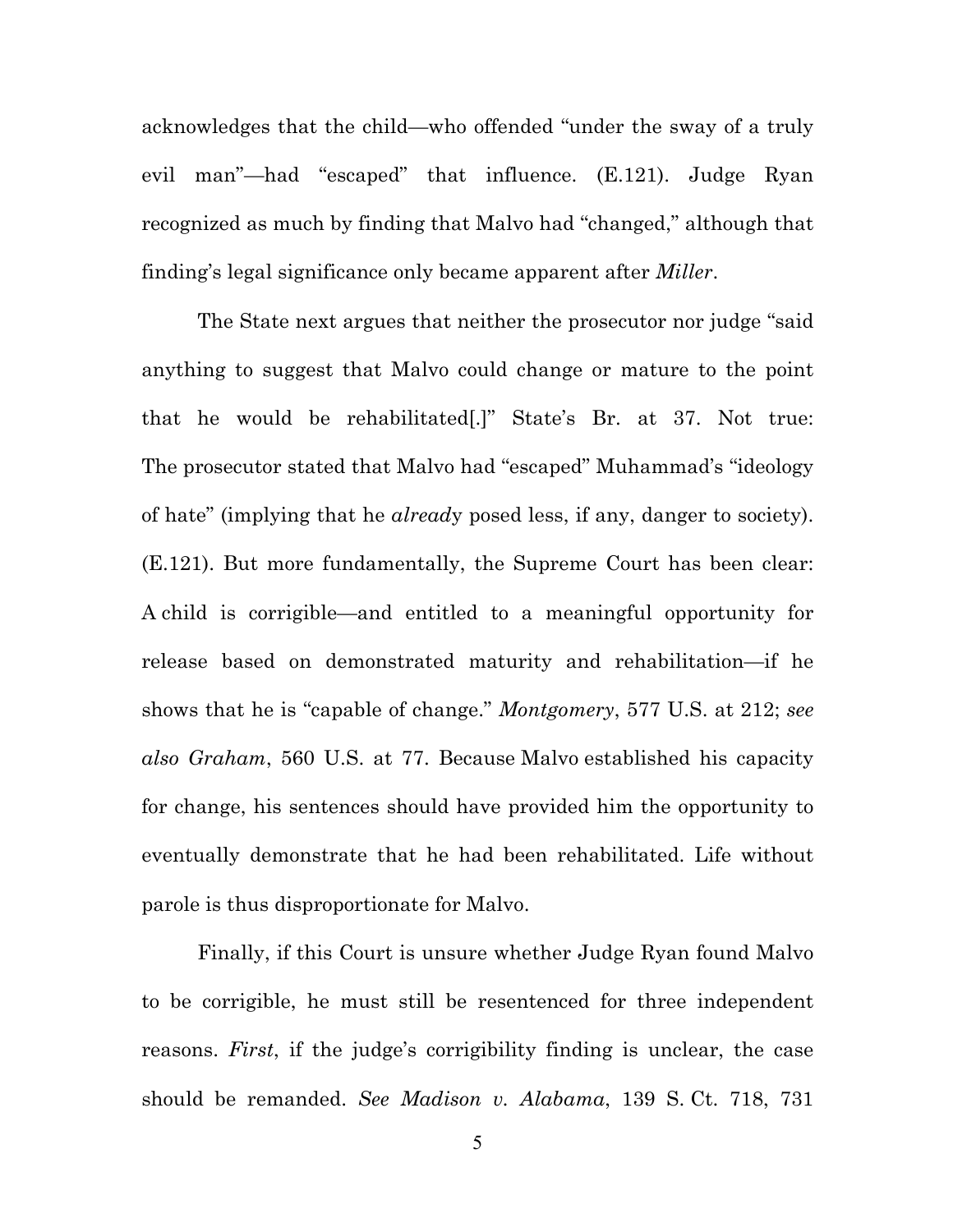(2019) (vacating death sentence and remanding for "renewed consideration" of defendant's competency where Supreme Court was "uncertain" about basis for decision). As Judge Ryan has retired, this Court should order a remand for resentencing rather than a limited remand. *See United States v. Branham*, 515 F.3d 1268, 1270 (D.C. Cir. 2008). *Second*, regardless of the judge's finding, Malvo's asapplied challenge succeeds because the record amply demonstrates his corrigibility. *See Moore v. Texas*, 139 S. Ct. 666, 672 (2019) (per curiam) (reversing death sentence where "on the basis of the trial court record, Moore has shown he is a person with intellectual disability."). *Third*, under Article 25, the judge's failure to make a finding of *incorrigibility* necessitates a resentencing. Appellant's Br. at 56–57.

# **B. Malvo's sentencing violated** *Miller***'s procedural requirements.**

Malvo's sentencing reflected its time. Judge Ryan did not even mention that Malvo was a juvenile at the time of his offenses, let alone address the "immaturity" that diminishes the culpability of all juveniles. *Miller*, 567 U.S. at 477; *see also United States v. Delgado*, 971 F.3d 144, 159 (2d Cir. 2020) (remanding for resentencing where "court did not reference [defendant's] age at all, much less grapple with it."). And it is difficult to imagine a post-*Miller* sentencer—charged with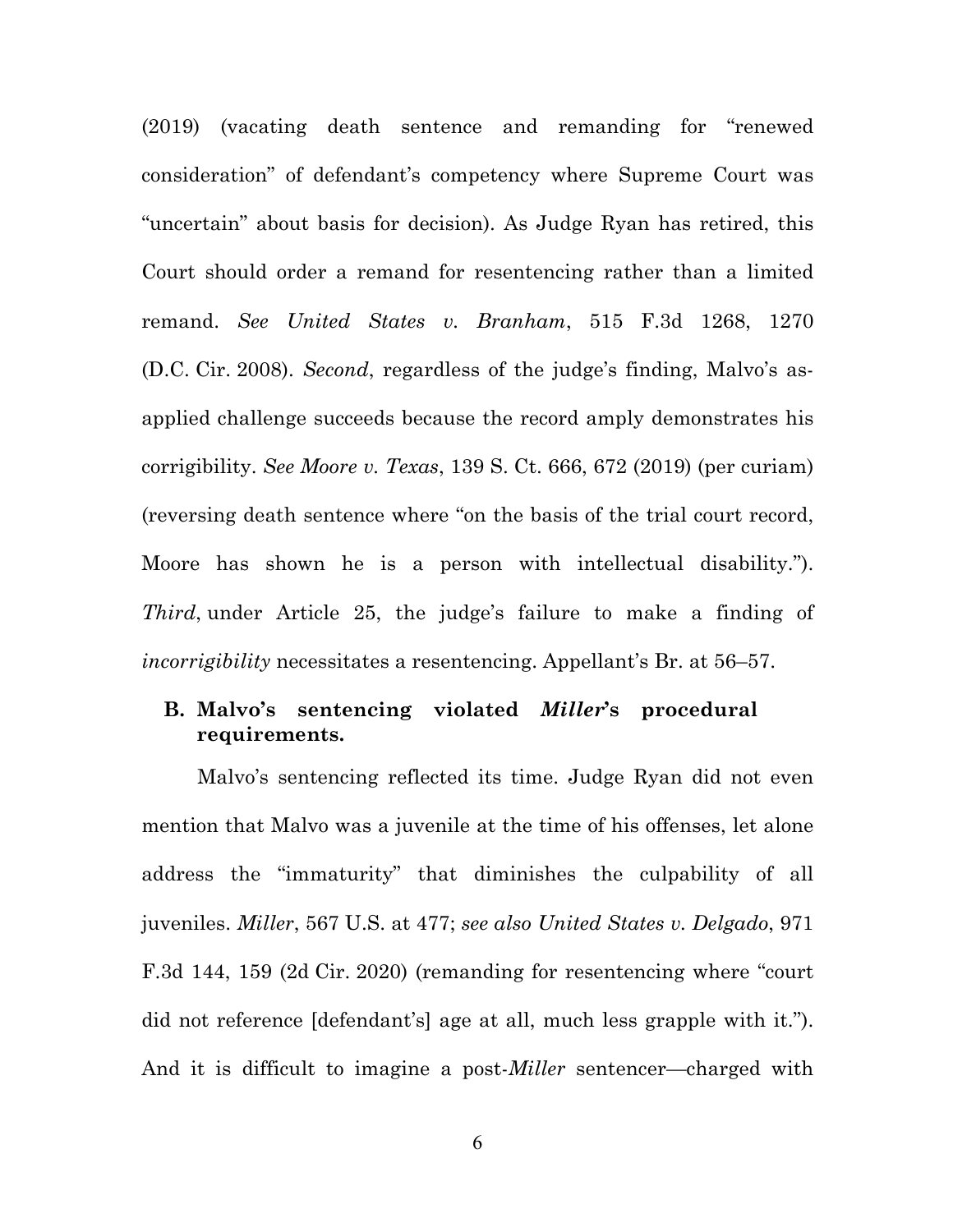"distinguishing" between "transiently immature" and "irreparably corrupt" juveniles, *Miller*, 567 U.S. at 479–480—condemning a juvenile who had demonstrably "changed" to die in prison. The record offers scant reason to believe that Judge Ryan considered Malvo's "youth and attendant characteristics" as mitigating. *Id*. at 483. 2

The State does not even attempt to argue that the record shows adequate consideration of Malvo's youth. Its "complete" answer is that after *Jones*, *all* discretionary juvenile life-without-parole sentences satisfy *Miller*'s procedural rule. State's Br. at 13. Under this absolutist position, there is no need to consider *when* the sentence was imposed or *what* was considered by the sentencer.

The State is wrong for two reasons. *First*, *Jones* did not issue a blanket ratification of pre-*Miller* discretionary juvenile life-withoutparole sentences. *Cf. Armour & Co. v. Wantock*, 323 U.S. 126, 133 (1944) ("[W]ords of our opinions are to be read in the light of the facts of the case under discussion."). *Jones*'s post-*Miller* sentencer had the benefit of (1) *Miller*'s reasoning and (2) argument about the "hallmark features" of Jones's youth. 141 S. Ct. at 1313. Against that backdrop,

<sup>2</sup> The State asserts that *Roper v. Simmons*, 543 U.S. 551 (2005) provided Judge Ryan with a "blueprint" for considering "youth as a mitigating factor." (State's Br. at 22). *Roper*'s so-called "blueprint" did not direct judges in non-capital cases to consider youth as mitigating. Not surprisingly, it was not mentioned at Malvo's sentencing.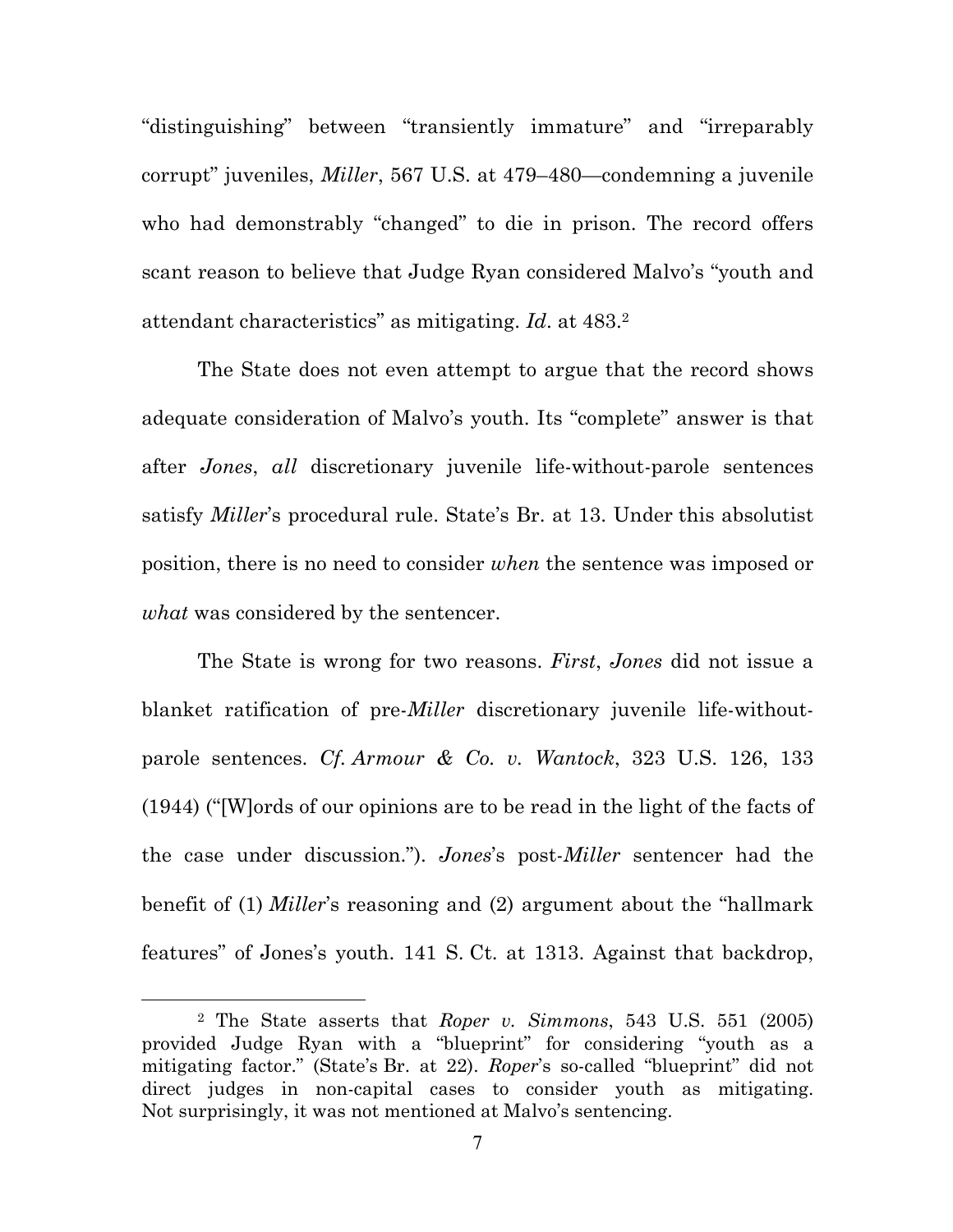the Supreme Court held that a discretionary sentencing scheme is "constitutionally sufficient" because the "sentencer necessarily *will*  consider the defendant's youth" as a "mitigating factor." *Id*. at 1313, 1319; *see also Holmes v. State*, 859 S.E.2d 475, 481 (Ga. 2021) ("presum[ing] the trial court knew and applied [*Miller*'s] holding" in a post-*Miller* sentencing). *Jones* did not suggest that pre-*Miller* sentencers in states like Maryland—who were permitted to *disregard* youth or treat it as *aggravating*—"necessarily" considered the "mitigating qualities of youth." 141 S. Ct. at 1314, 1319.3

*Second*, the State's position is inconsistent with *Jones*'s repeated affirmation of *Miller*'s "mandate[]" that sentencers in life-withoutparole cases consider a child's "youth and attendant characteristics" as mitigating, 141 S. Ct. at 1311, 1314, 1316 (all quoting *Miller*, 567 U.S. at 483), and afford "individualized" consideration to their "diminished culpability and heightened capacity for change." *Id*. at 1316. *Jones*, therefore, did not alter what judges must *consider* under *Miller*, but rather clarified, in a post-*Miller* context, that a sentencing explanation was not necessary to ensure "actual consideration" of youth. *Id*. at

<sup>3</sup> The State retorts that *Jones* did not suggest that *Miller*'s procedure "applies any differently to pre-*Miller* cases." State's Br. at 21. But the Supreme Court did not need to address this issue in considering a post-*Miller* sentence. *See TransUnion LLC v. Ramirez*, 141 S. Ct. 2190, 2203 (2021) (Supreme Court does not "adjudicate hypothetical or abstract disputes.").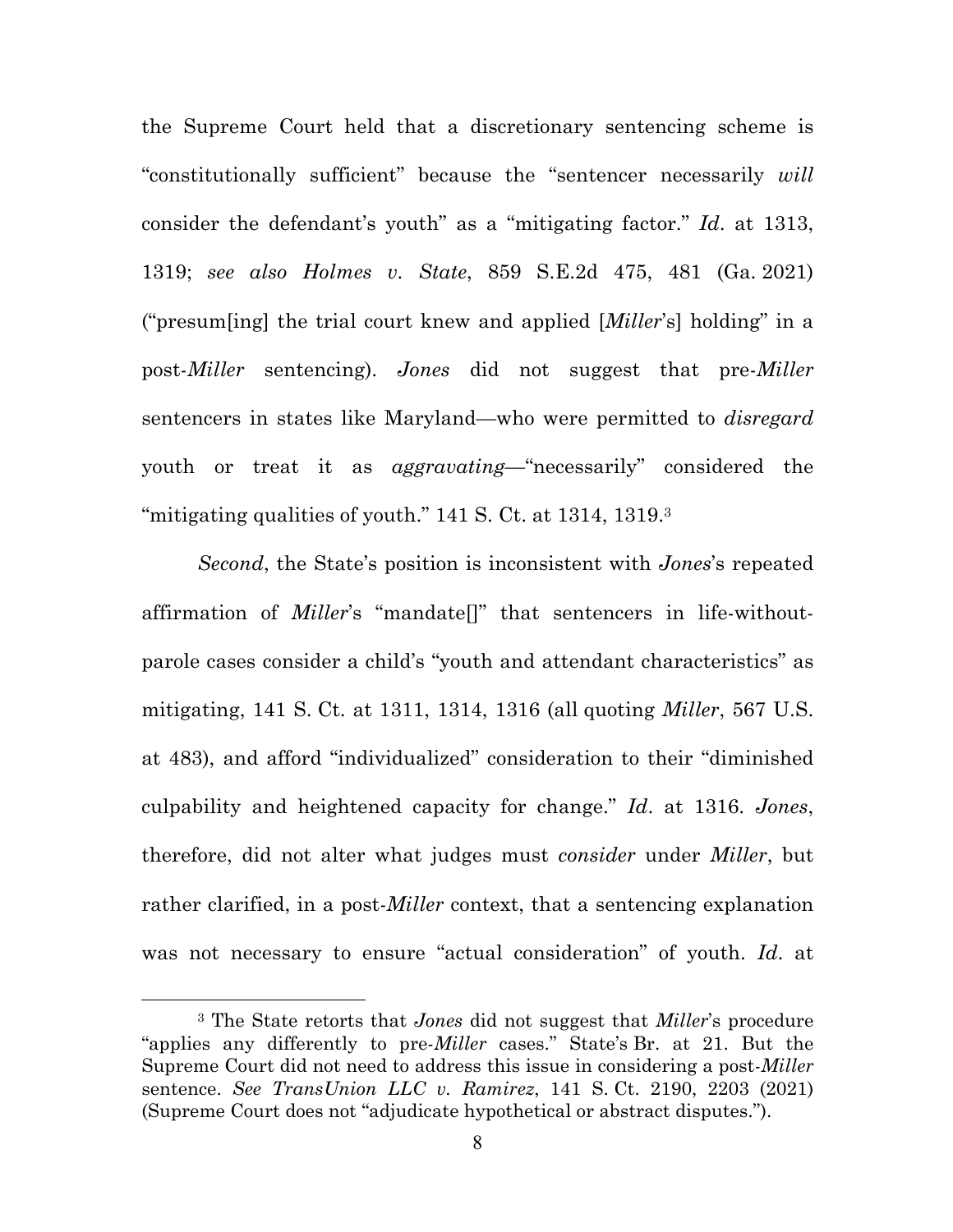1319. In a pre-*Miller* context, adequate consideration cannot be presumed: The record must show that the judge considered the child's "youth and attendant characteristics" as mitigating.4 As that showing cannot be made in this case, Malvo's sentencing was unconstitutional.

The State fallaciously asserts that this challenge is not cognizable under Md. Rule 4-345(a) because it raises mere "procedural defects." State's Br. at 16–17. *First*, Malvo's right to a *Miller*-compliant sentencing proceeding is integrally linked to his substantive rights under the Eighth Amendment and Article 25. *See Montgomery*, 577 U.S. at 210 (*Miller* hearing is a procedural requirement that "*gives effect to*" and is "*necessary to implement [the] substantive guarantee*" that "life without parole is … excessive" for transiently immature juveniles) (emphases added). Malvo's claim thus appears to be categorically different from *every* claim classed as "procedural" by this Court in denying Rule 4-345(a) review. *See*, *e.g.*, *Bailey v. State*, 464 Md. 685, 693 (2019) (failure to give timely subsequent offender notice); *Hoile v. State*, 404 Md. 591, 623 (2008) (failure to permit victim to

<sup>4</sup> Thus, in post-*Jones* cases that affirmed pre-*Miller* discretionary lifewithout-parole sentences, the sentencer was either *required* to consider, or *explicitly* considered, youth as mitigating. *See, e.g.*, *White v. State*, 499 P.3d 762, 767 (Okla. Crim. App. 2021) (life-without-parole sentence imposed after *capital* jury considered defendant's "youth and its attendant characteristics" as mitigating); *Harned v. Amsberry*, 499 P.3d 825, 833 (Or. Ct. App. 2021) (sentencer acknowledged defendant's "youth is a mitigating factor").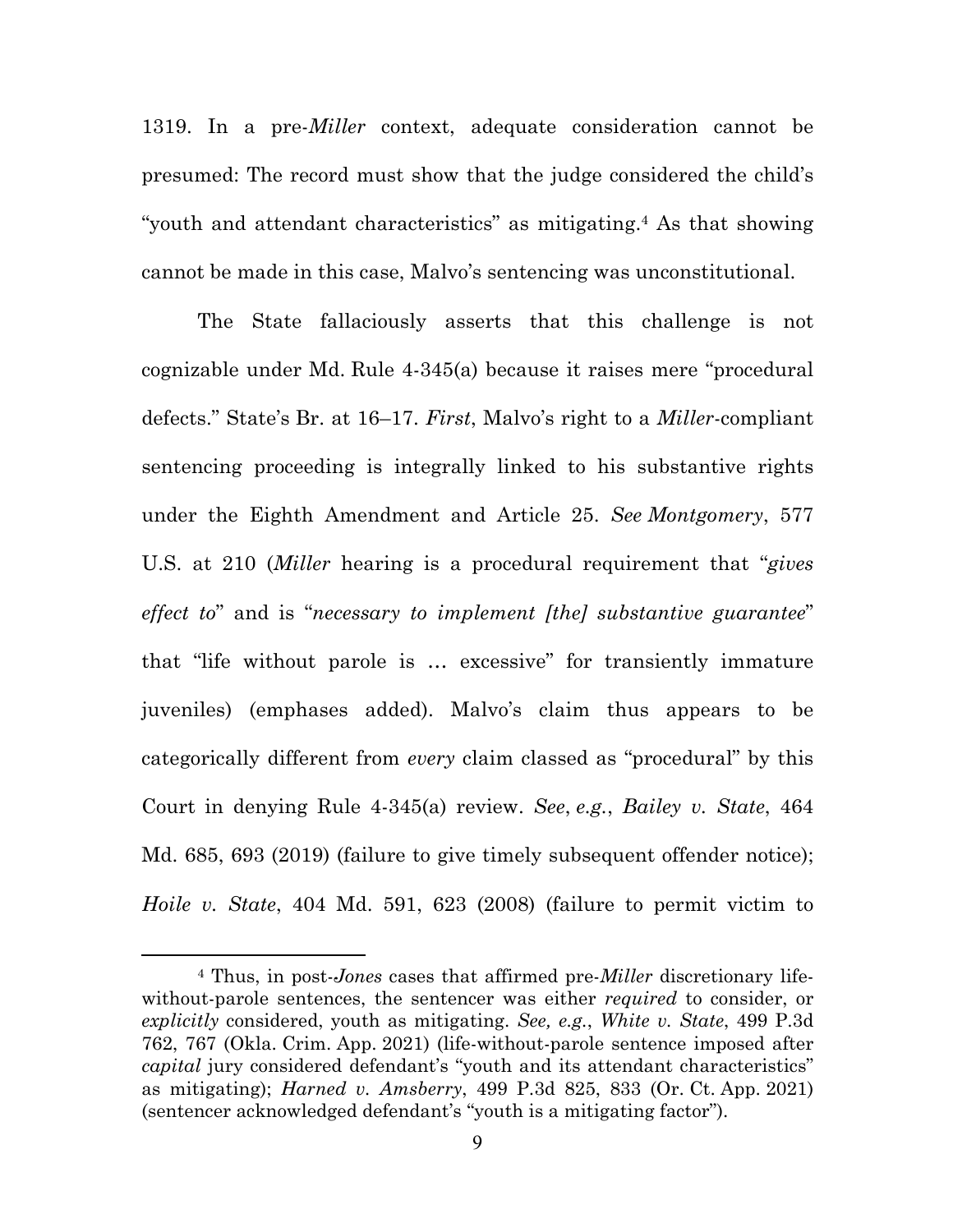speak at sentencing). *Second*, *Montgomery*—a challenge to a Louisiana sentencing proceeding—was brought as a motion to correct illegal sentence under a mechanism identical to Rule 4-345(a). 577 U.S. at 195–196. *Finally*, and in the alternative, an exception to Rule 4-345(a)'s general principles applies where "alleged error[s] of constitutional dimension" subsequently recognized by the Supreme Court "may have contributed to the imposition of the death sentence." *Baker v. State*, 389 Md. 127, 134–135 (2005). Malvo's claim that constitutional errors first recognized in *Miller* contributed to the imposition of life without parole—a penalty akin to death for juveniles—falls within the scope of Rule 4-345(a). *See* Appellant's Brief at 57 n.12.

### **C. Malvo's sentences are disproportionate under Article 25 because juvenile life without parole is "cruel" or "unusual" punishment.**

Article 25 affords juvenile offenders broader protection than the Eighth Amendment. *First*, its prohibition—"cruel *or* unusual punishment"—has a broader sweep than the Eighth Amendment's, and its history suggests that this was deliberate. MacArthur Br. at 7–13. The State cites a law review article suggesting that the word "unusual" in the Eighth Amendment may have historically had "no independent meaning." State's Br. at 43 (citation omitted). This is a minority view: "Scholars have *most commonly* read the Eighth Amendment" to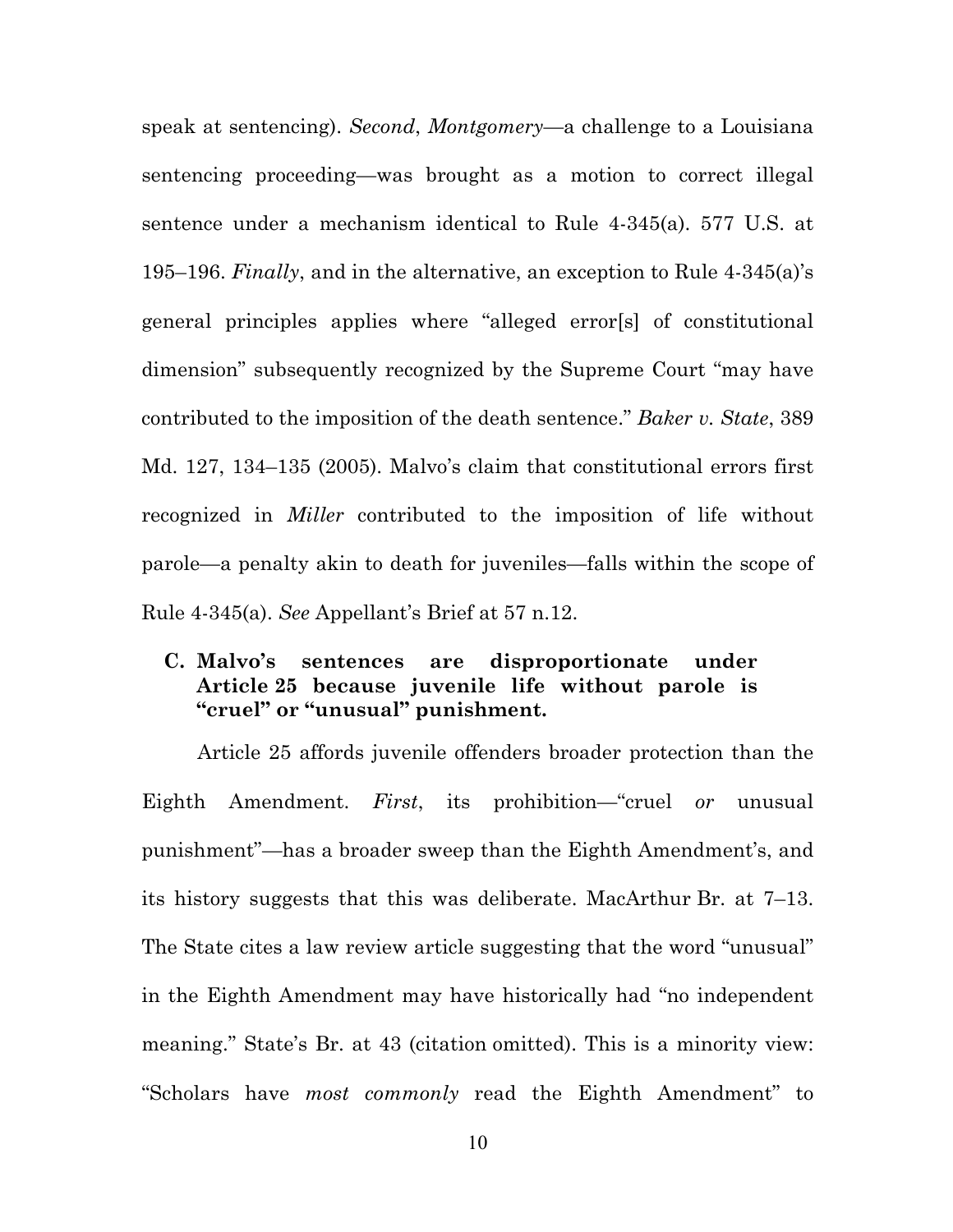"proscribe punishments that are *both* cruel and unusual." William W. Berry III, *Unusual State Capital Punishments*, 72 Fla. L. Rev. 1, 19 & n.142 (2020) (collecting authorities) (emphases added); *see also Harmelin v. Michigan*, 501 U.S. 957, 967 (1991) (Scalia, J., plurality opinion) ("[A] disproportionate punishment can perhaps always be considered 'cruel,' but it will not always be (as the text also requires) 'unusual.'").<sup>5</sup> And it is "inconceivable that the framers ... merely intended to add surplusage to the [Maryland] Constitution." *Brown v. Brown*, 287 Md. 273, 287 (1980).

*Second*, Maryland's distinct legislative tradition of exceeding the federal constitutional floor in protections for juvenile offenders should be reflected under Article 25. The State responds that a statutory tradition "does not mean that every conceivable limitation is constitutionally required." State's Br. at 44. True, obviously. But "preexisting state law," including statutory law, "may also suggest distinctive state constitutional rights." *State v. Hunt*, 450 A.2d 952, 965 (N.J. 1982) (Handler, J., concurring); *see also State v. Bassett*, 428 P.3d

<sup>5</sup> Delaware, which based its 1776 "cruel or unusual punishments" bar on Maryland's provision, found it necessary to eliminate the word "unusual" in 1792. *See* Casey Adams, *Banishing the Ghost of Red Hannah: Proportionality, Originalism, and the Living Constitution in Delaware*, 27 Widener L. Rev. 23, 29, 42–44 (2021) (arguing that this amendment was intended to change the provision's meaning).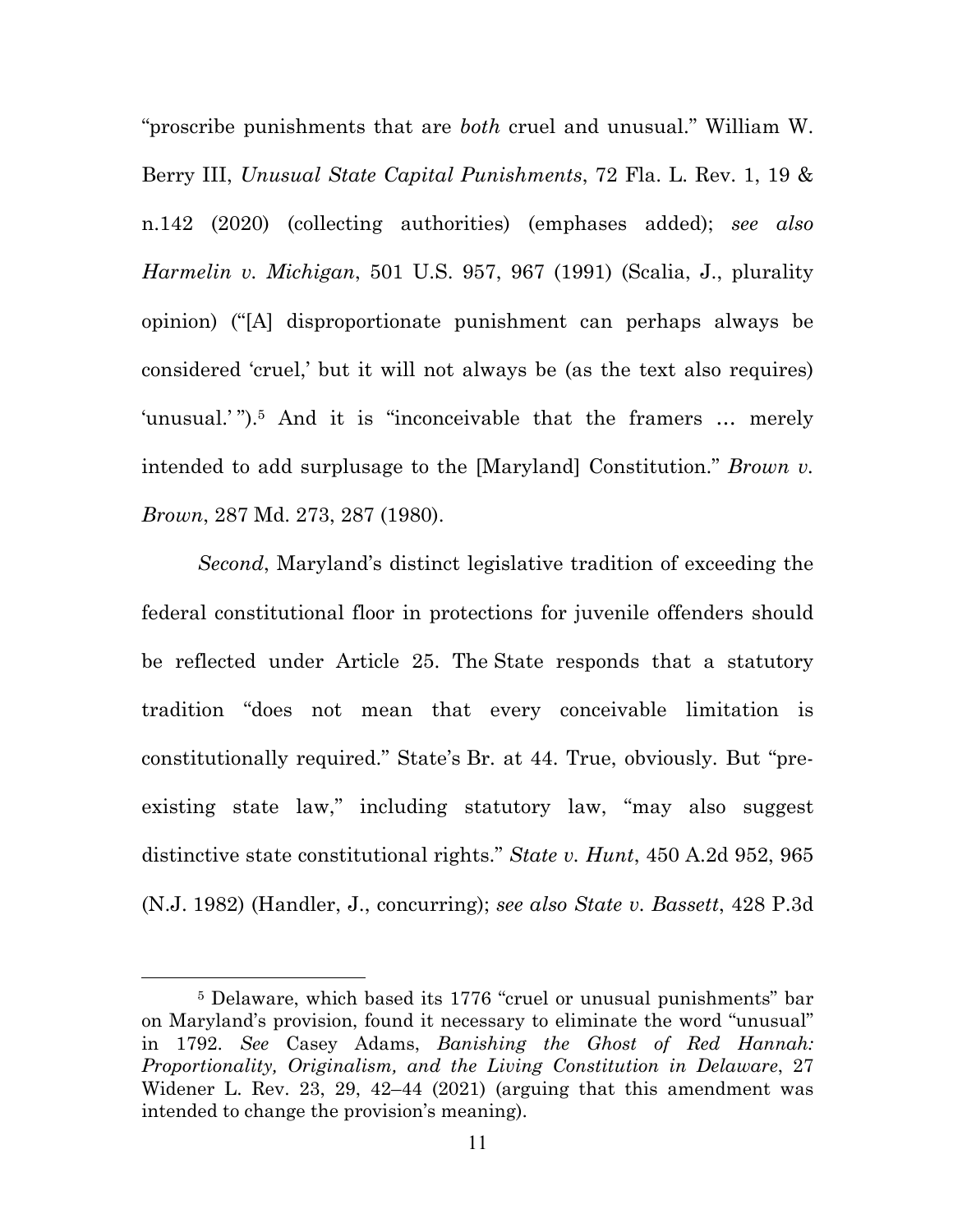343, 350 (2018) (abolishing juvenile life without parole under state constitution, in part, because of legislature's "ongoing concern for juvenile justice issues.") (citation omitted).

*Third*, this Court should join the other state supreme courts that have interpreted their Eighth Amendment analogues to afford broader protections to juveniles. MacArthur Br. at 14–19. Maryland has a particular need for these protections given that it has some of the nation's worst racial disparities in juvenile sentencing. JLC Br. at 7– 11. The State's argument (State's Br. at 41–43) that this Court "dismissed" broader protections under Article 25 in *Thomas v. State*, 333 Md. 84 (1993) is baseless: *Thomas* held that "*[b]ecause* the *prevailing* view of the Supreme Court recognizes … a proportionality component in the Eighth Amendment"—mirroring Article 25's proportionality requirement  $-$  we perceive no difference between the protection afforded" by those provisions. *Id*. at 96, 103 n.5 (emphases added). *Thomas* thus implied that it *would* have interpreted Article 25 more broadly if the Supreme Court's "prevailing" view was different. MacArthur Br. at 13–14. And nothing in the opinions in *Trimble v. State*, 300 Md. 387 (1984) or *Carter v. State*, 461 Md. 295 (2018)—or in

<sup>6</sup> Article 25's proportionality requirement was first recognized in *Mitchell v. State*, 82 Md. 527, 533–534 (1896), 14 years *before* the Supreme Court adopted this limitation in *Weems v. United States*, 217 U.S. 349 (1910).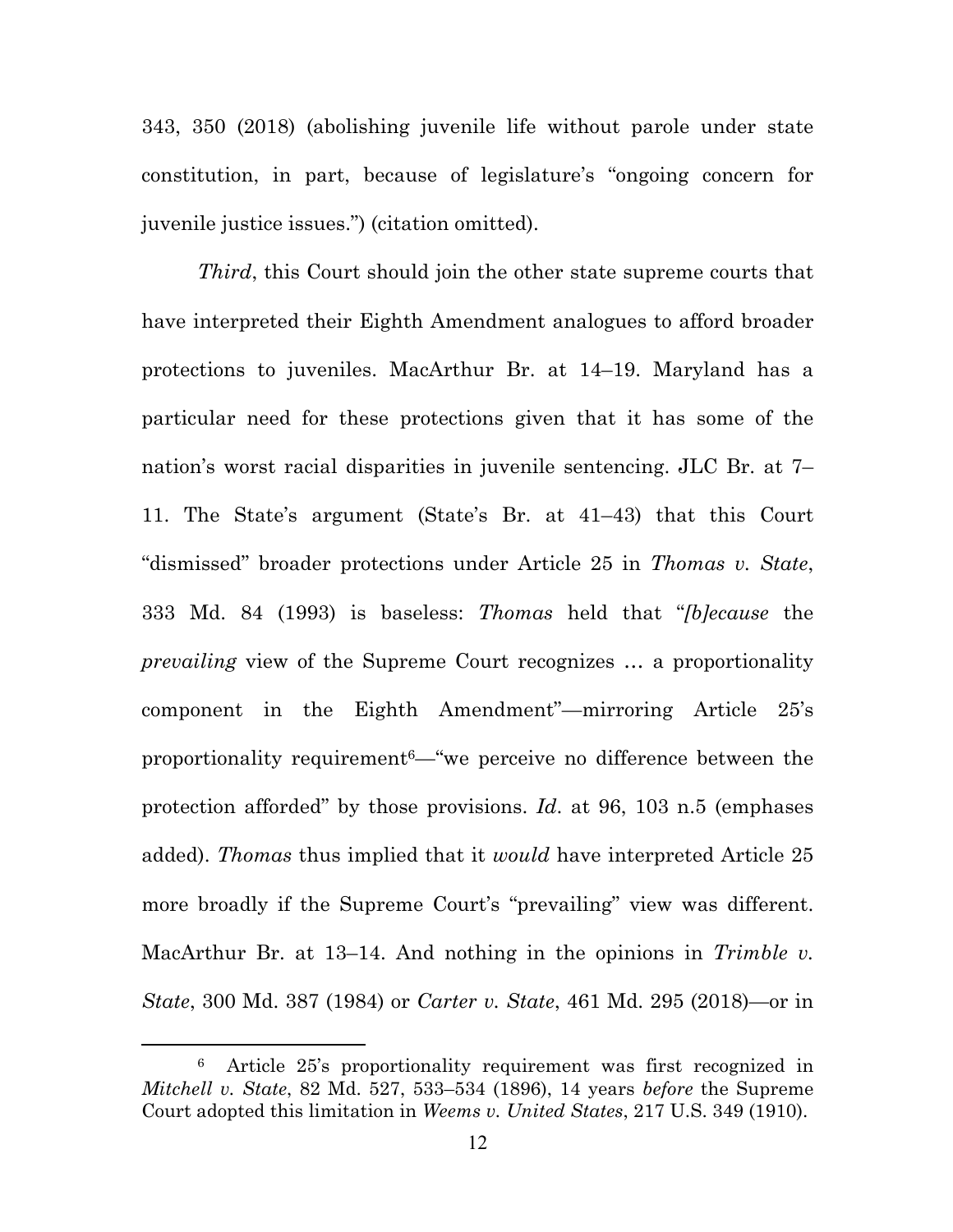the briefs filed in those cases—suggests that Petitioners sought *greater* protections for juvenile offenders under Article 25.

This Court thus has a clean slate to interpret Article 25 more protectively of juvenile offenders. It should start by invalidating Maryland's few remaining juvenile life-without-parole sentences because they are "cruel" or "unusual." With respect to "cruelty," the State does not offer any legitimate penological purpose for juvenile life without parole or argue that it comports with contemporary standards of decency. Instead, it argues that these sentences are "not cruel post-JUVRA" because there is now an opportunity for modification. (State's Br. at 45–46). JUVRA, however, does not: (1) invalidate these unconstitutional sentences; (2) eliminate the rehabilitative disadvantages associated with these sentences; or (3) provide a meaningful opportunity for release from these sentences. Appellant's Br. at 15–17; Argument II, *infra*. Juvenile life without parole thus remains "cruel" under Article 25.

These sentences are also "unusual": Only 11 Maryland inmates are serving this penalty, and the last was sentenced in 2002. Affidavit of Jay E. Miller at 6. The State speculates that the "fact that only a handful of people are serving this sentence in Maryland means that it is being deployed constitutionally." State's Br. at 46–47. But the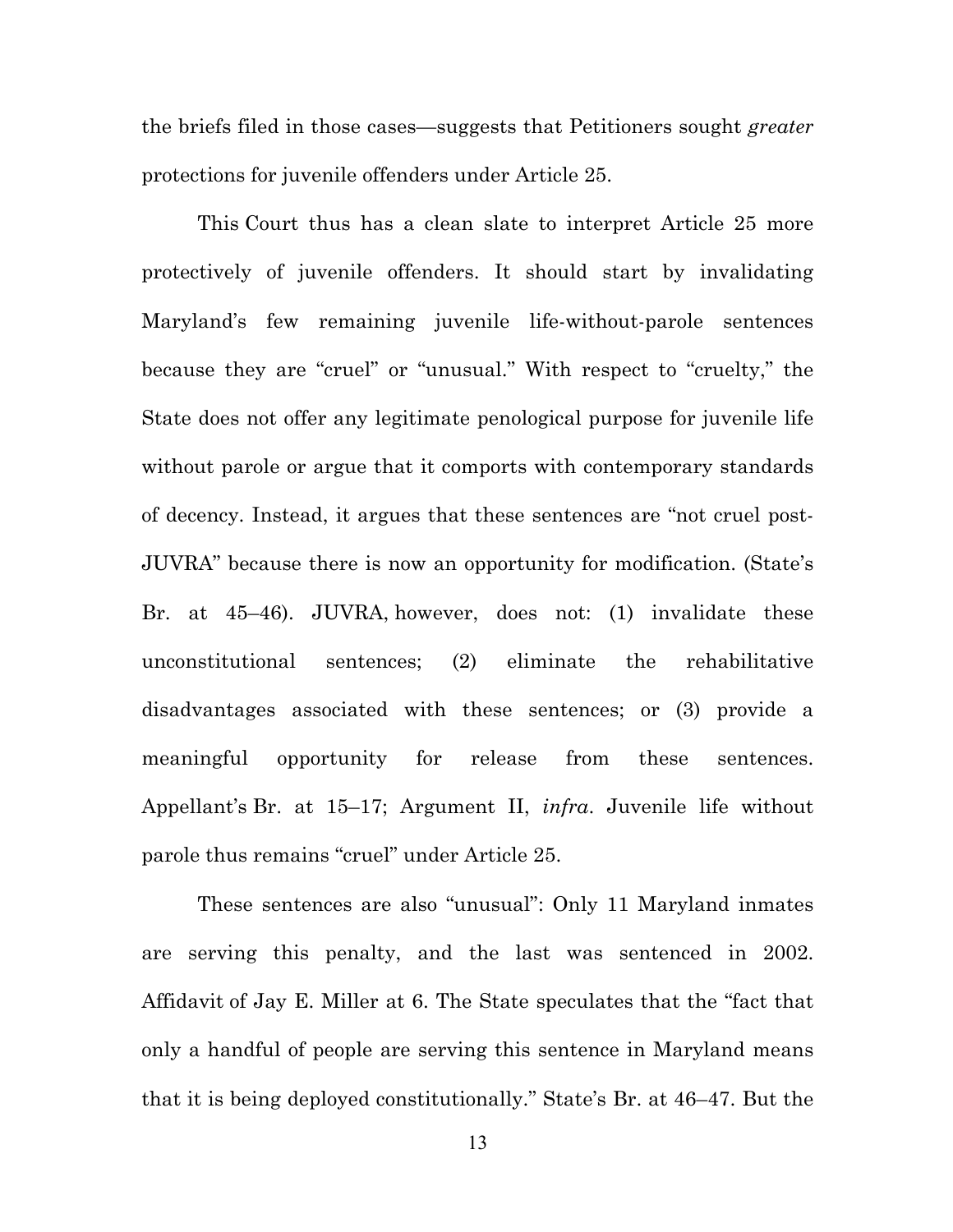"infrequen[cy]" of a punishment is compelling evidence of a "consensus against its use." *Graham*, 560 U.S. at 62 (collecting cases). And this Court need not defer (State's Br. at 47–48) to the Legislature's decision to only ban these sentences prospectively: It is "difficult to imagine" a "weaker" "argument for legislative deference" than with respect to a punishment that has been rarely imposed and "abolish[ed] … for all future crimes." *State v. Santiago*, 122 A.3d 1, 84 (Conn. 2015).

## **II. JUVRA does not cure Malvo's unconstitutional sentences.**

Maryland must provide Malvo a meaningful remedy for his six unconstitutional life-without-parole sentences in Maryland. *See Montgomery*, 577 U.S. at 204 ("There is no grandfather clause that permits States to enforce punishments the Constitution forbids."); *Litz v. Maryland Dept. of Environment*, 446 Md. 254, 275 (2016) ("Article 19 of the … Declaration … [requires] that a plaintiff injured by unconstitutional state action … have a remedy to redress the wrong.") (citation omitted). There are two possible remedies under the Eighth Amendment and Article 25: (1) vacating these sentences and remanding for resentencing; or (2) providing Malvo a "meaningful opportunity to obtain release [from these sentences] based on

14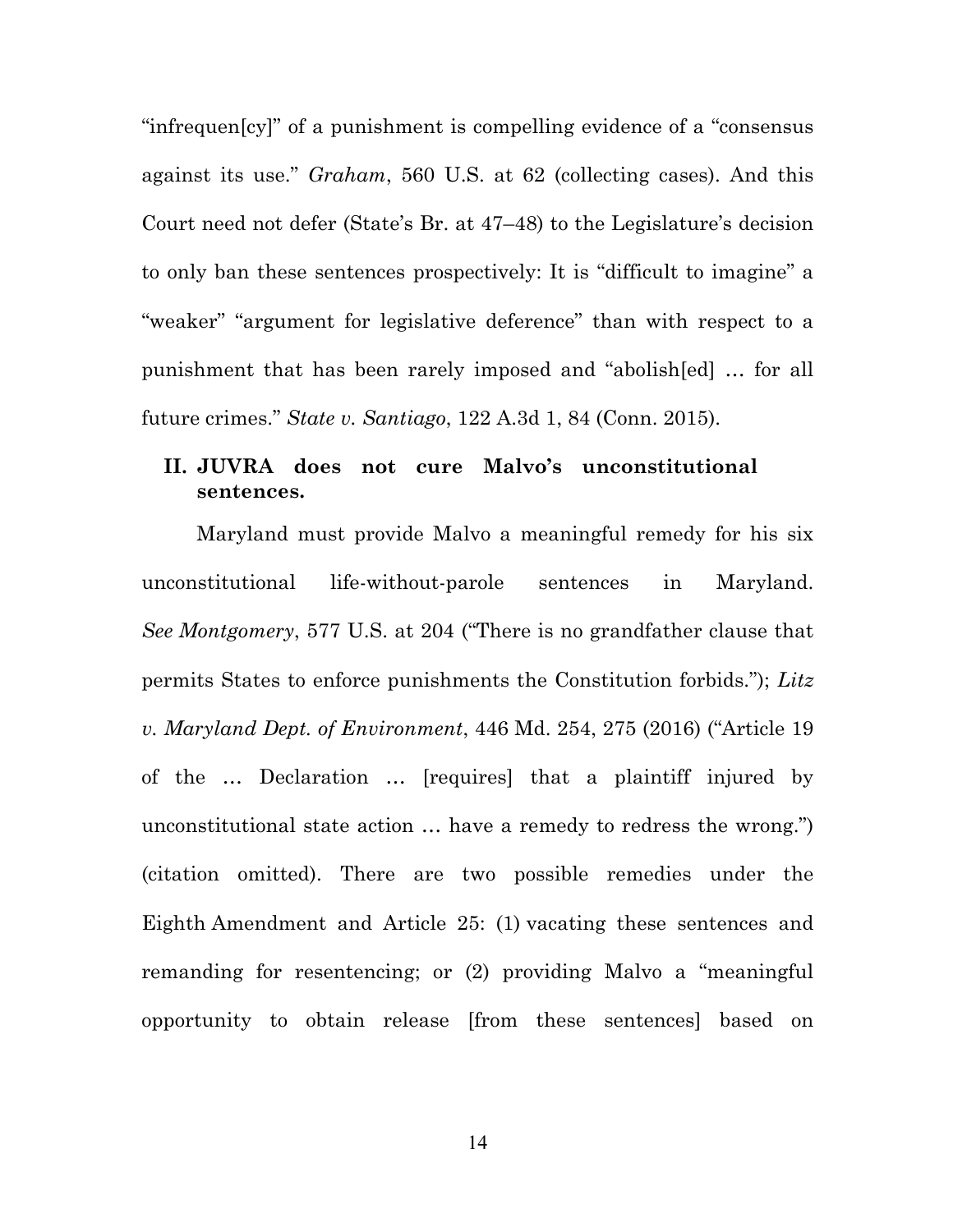demonstrated maturity and rehabilitation." JUVRA does not provide Malvo that "meaningful opportunity" for three independent reasons.

*First*, JUVRA is unlikely to provide Malvo *any* opportunity for release from his Maryland sentences because he faces long odds of (1) being paroled by Virginia and (2) serving the requisite 20 years in Maryland to qualify for a hearing. JUVRA thus offers him, at best, a "remote possibility" of presenting his maturity and rehabilitation to a Maryland judge. *Cf. Graham*, 560 U.S. at 70 (distinguishing between "meaningful opportunity" and "remote possibility"). Too bad, says the State: "[T]he fact that Malvo may never have an opportunity to serve his Maryland sentences is irrelevant to whether those sentences are legal." State's Br. at 40. To be clear: Malvo's Maryland sentences are unconstitutional—and illegal—*independent* of his Virginia sentences. JUVRA cannot cure this illegality unless it provides Malvo a *meaningful*—rather than a theoretical—opportunity for release from those sentences. Because of Virginia's sentences, Malvo's opportunity for release under JUVRA is purely speculative. The only constitutionally-adequate remedy available is a resentencing.

*Second*, Malvo's "stacked sentence" means that even if he enters Maryland custody and is incarcerated for 20 years, he will likely not be able to receive review of *all* of his unconstitutional Maryland life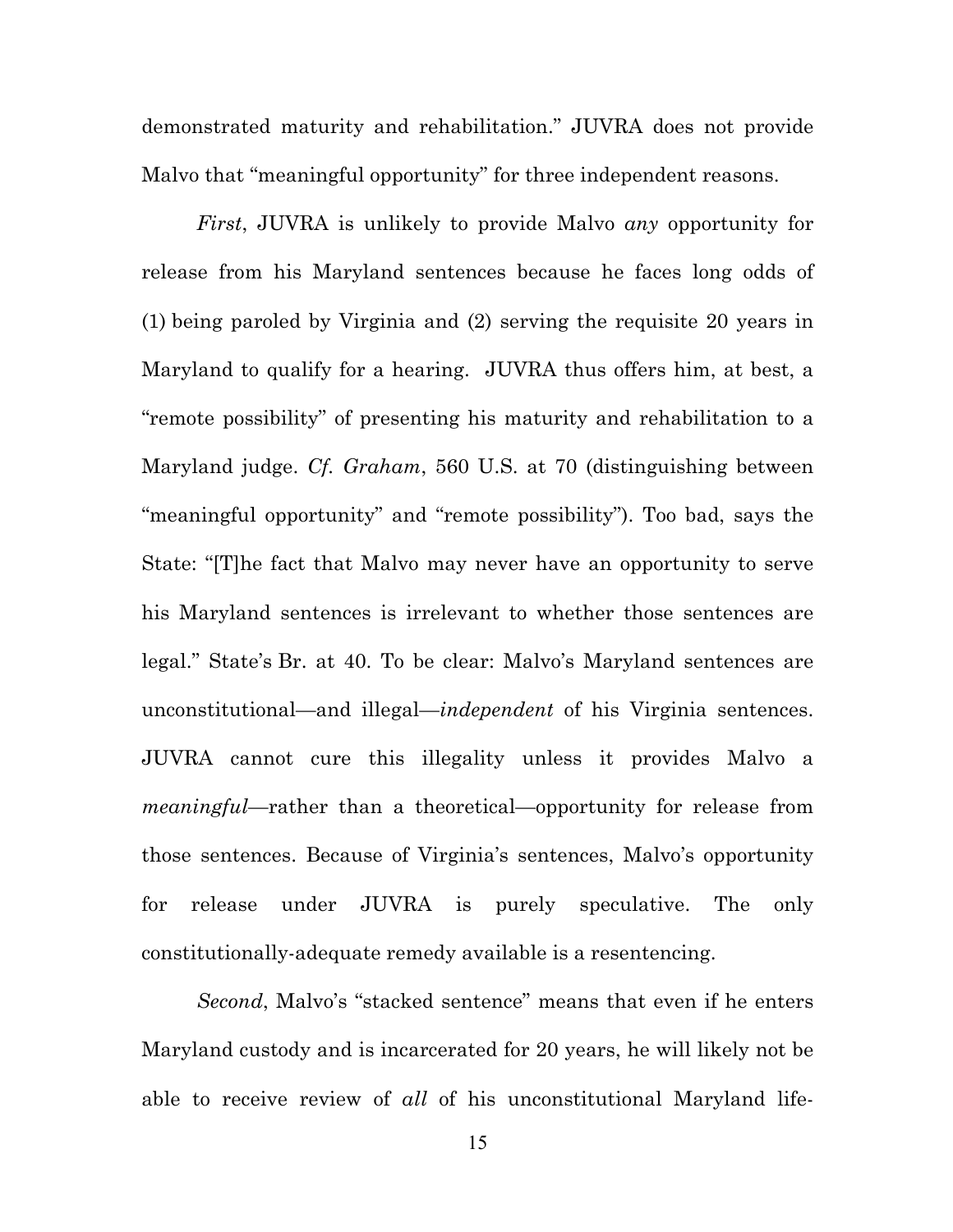without-parole sentences. Appellant's Br. at 61–62. Assuming that is the case, JUVRA provides an *incomplete* remedy: Malvo will not have a "meaningful opportunity to obtain release" from *each* of his unconstitutional sentences. The State's response (State's Br. at 34–36) misses the mark: Malvo is not arguing that six 20-year terms under JUVRA cumulatively constitute a *de facto* life-without-parole sentence, but rather that JUVRA is at best a *partial* cure for his constitutional injuries. A resentencing is the only way to ensure him six constitutional sentences.

*Third*, JUVRA does not resolve Malvo's claims because it does not afford him a "meaningful opportunity to obtain release *based on* demonstrated maturity and rehabilitation." *Graham*, 560 U.S. at 75 (emphasis added). An opportunity for release that is "based on" demonstrated maturity and rehabilitation *either* "ensures" that "matured" juveniles are "not … forced to serve" life sentences, *Montgomery*, 577 U.S. at 212 (emphasis added), or makes maturity the central or foundational consideration. *See Base*, Merriam-Webster (2022), available: https://www.merriam-webster.com/dictionary/base#h2 (defining the transitive verb "base" as "to find a foundation … for"). JUVRA does neither. A juvenile who has "demonstrated maturity [and] rehabilitation … sufficient to justify a sentence reduction" is not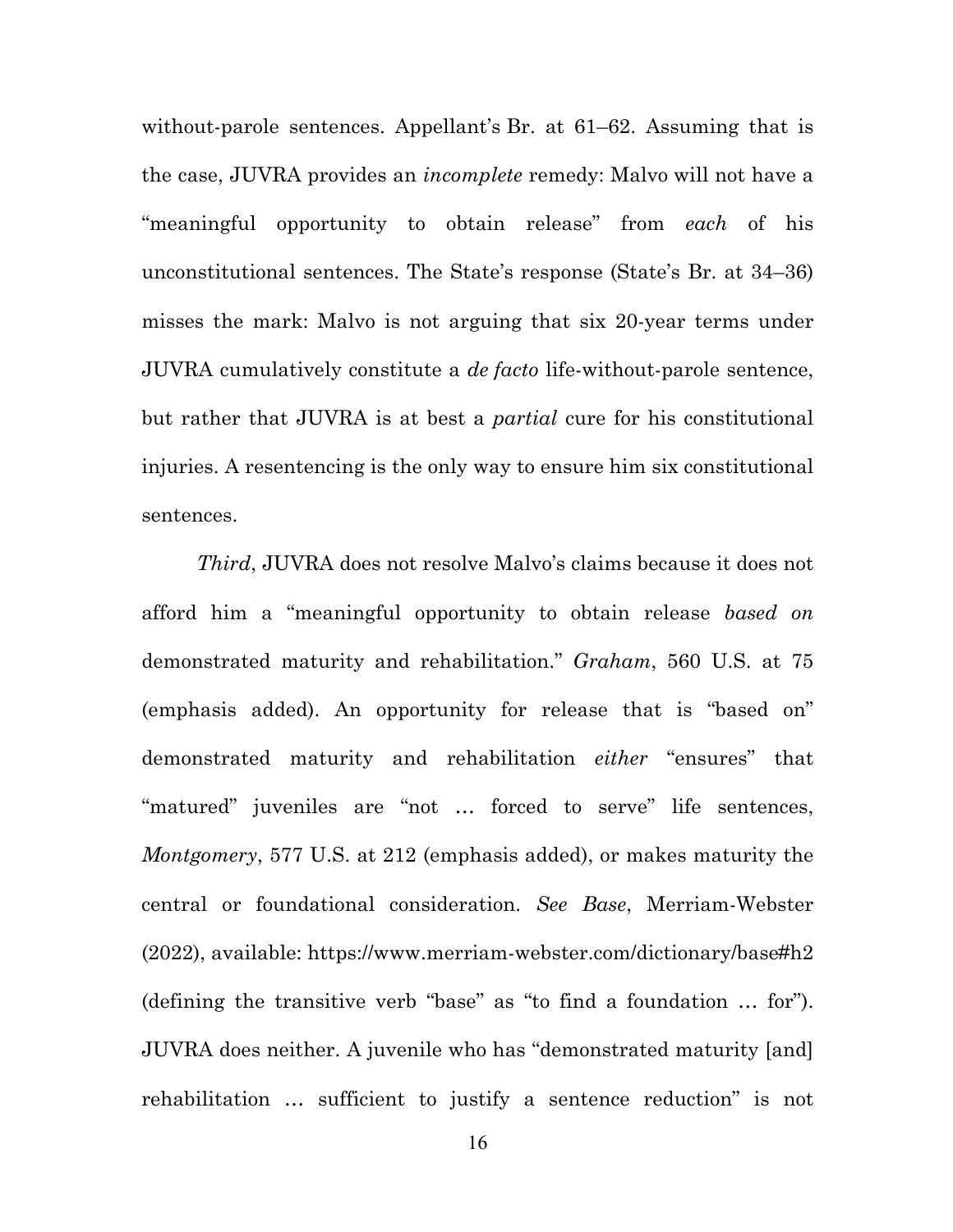"ensure[d]" release because the court must deny the motion if that "better serve[s]" the "interests of justice." *See* NACDL Br. at 28–29. And demonstrated maturity and rehabilitation—far from being central or foundational—is one of eleven statutory factors. The court is not directed to give it any more weight than the "nature of the offense," "any statement offered by a victim," and "any other factor the court deems relevant." JUVRA's review mechanism, on its face, falls short of providing a "meaningful opportunity" under the Eighth Amendment and Article 25.

The State has two responses. *First*, it asserts that the JUVRA factors "effectively encompass the same [parole] criteria" approved in *Carter*. State's Br. at 29–30. In *Carter*, however, the applicable parole laws did not give the Parole Commission or the Governor sweeping discretion to base their ultimate determinations on the "interests of justice." Here, unlike in *Carter*, the concern is not that the decisionmaker may "pay lip service" to the applicable criteria, 461 Md. at 346 n.34, but rather that the dispositive criterion is inconsistent with the "meaningful opportunity" requirement.

*Second*, the State argues that courts are "presumed to know the law and apply it correctly," which means "properly exercising discretion when considering the interests of justice." State's Br. at 31. This Court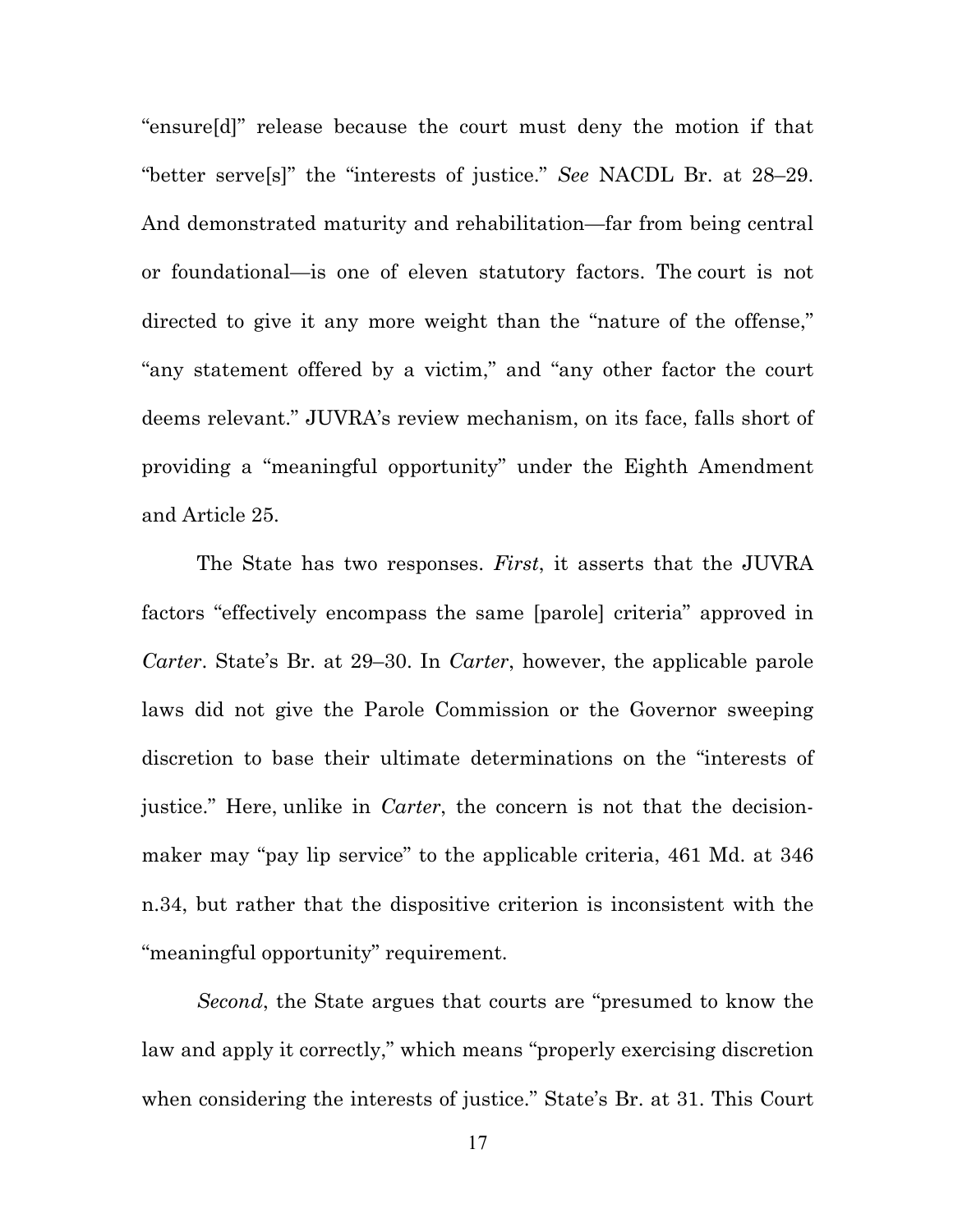cannot presume that a court will base its decision on "demonstrated maturity and rehabilitation" when it is directed by statute to base its decision on the "interests of justice." *Cf. Gray v. State*, 388 Md. 366, 382 n.7 (2005) (noting that this Court has "interpreted" the "interests of justice" "to include a wide array of possibilities."). And even assuming that a JUVRA denial can be appealed, State's Br. at 31 n.8, appellate review is an inadequate safeguard because Malvo may never have a JUVRA hearing.

JUVRA does not satisfy the "meaningful opportunity" requirement under the Eighth Amendment or Article 25 unless its "interests of justice" standard is interpreted to either require relief for matured juveniles or make maturity the central consideration. These interpretations depart from JUVRA's plain language: The Legislature chose to give the court expansive "interests of justice" discretion, rather than guaranteeing relief for matured juveniles, and made "demonstrated maturity and rehabilitation" one of eleven factors rather than the central consideration. This Court need not rewrite JUVRA to comport with constitutional requirements. For the vast majority of juvenile offenders, parole provides the constitutionally-required meaningful opportunity for release: JUVRA is an additional mechanism that need not meet this standard. For the 12 juvenile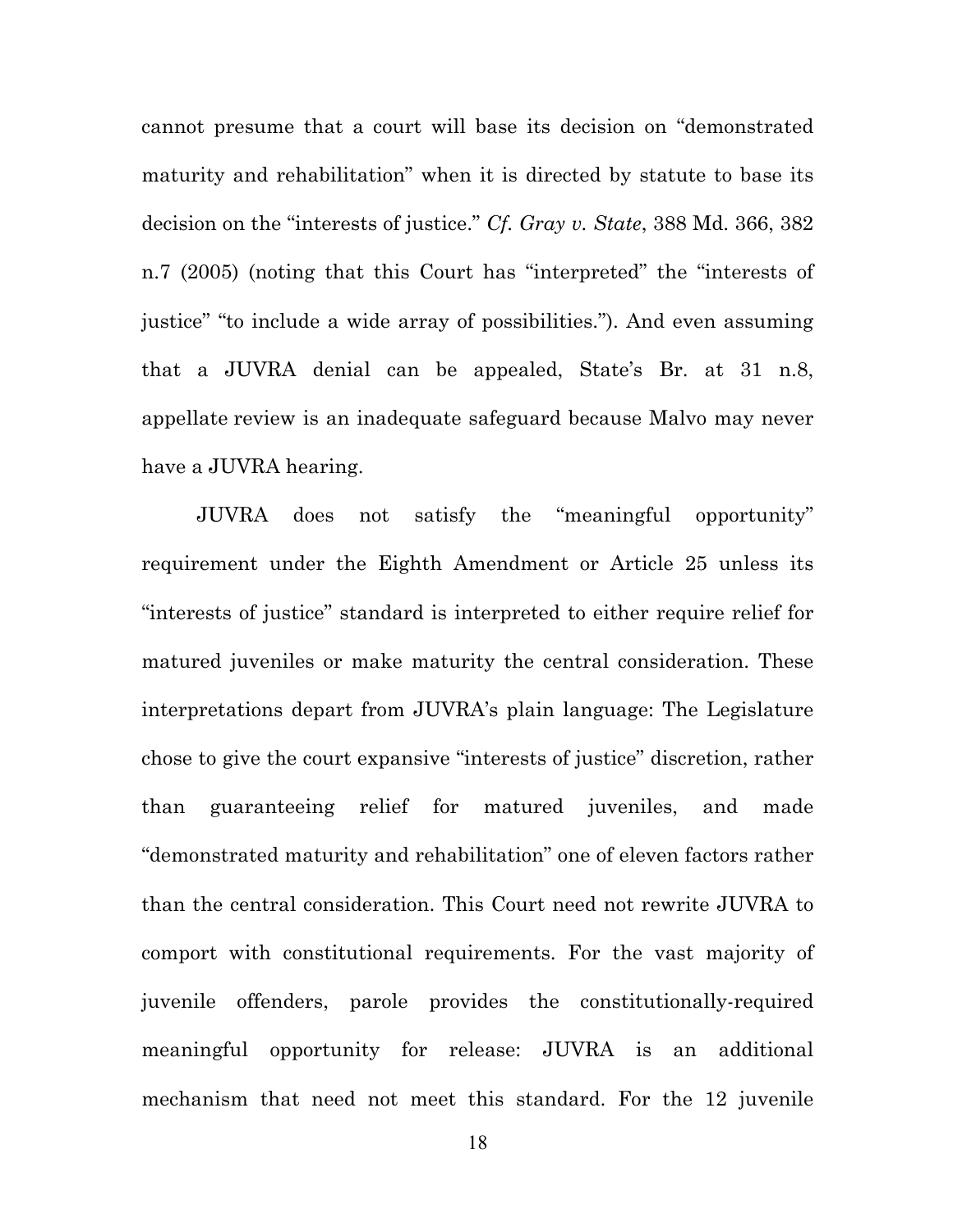offenders that are ineligible for parole, any constitutional defects in their sentencings are cured by resentencings, rather than JUVRA.

#### **CONCLUSION**

Malvo's life-without-parole sentences are unconstitutional under the Eighth Amendment and Article 25 because he is corrigible (Argument I.A, *supra*) and a juvenile offender (Argument I.C, *supra*). He must be resentenced and provided a "meaningful opportunity to obtain release based on demonstrated maturity and rehabilitation." Alternatively, he should finally receive a *Miller*-compliant sentencing hearing (Argument I.B, *supra*) where the court determines whether he should have such a "meaningful opportunity."7

Respectfully submitted,

Paul B. DeWolfe, Public Defender

Kiran Iyer Assigned Public Defender

Celia Anderson Davis Assistant Public Defender

Counsel for Appellant

<sup>7</sup> If this Court or the resentencing court determine that Malvo is entitled to a "meaningful opportunity for release," he will argue at his resentencing that he should not receive a "stacked sentence" that denies him "hope for some years of life outside the prison walls." *See Carter*, 461 Md. at 356–357, 364. If the resentencing court determines that Malvo is not entitled to that "meaningful opportunity," it has *carte blanche* to impose a stacked sentence.